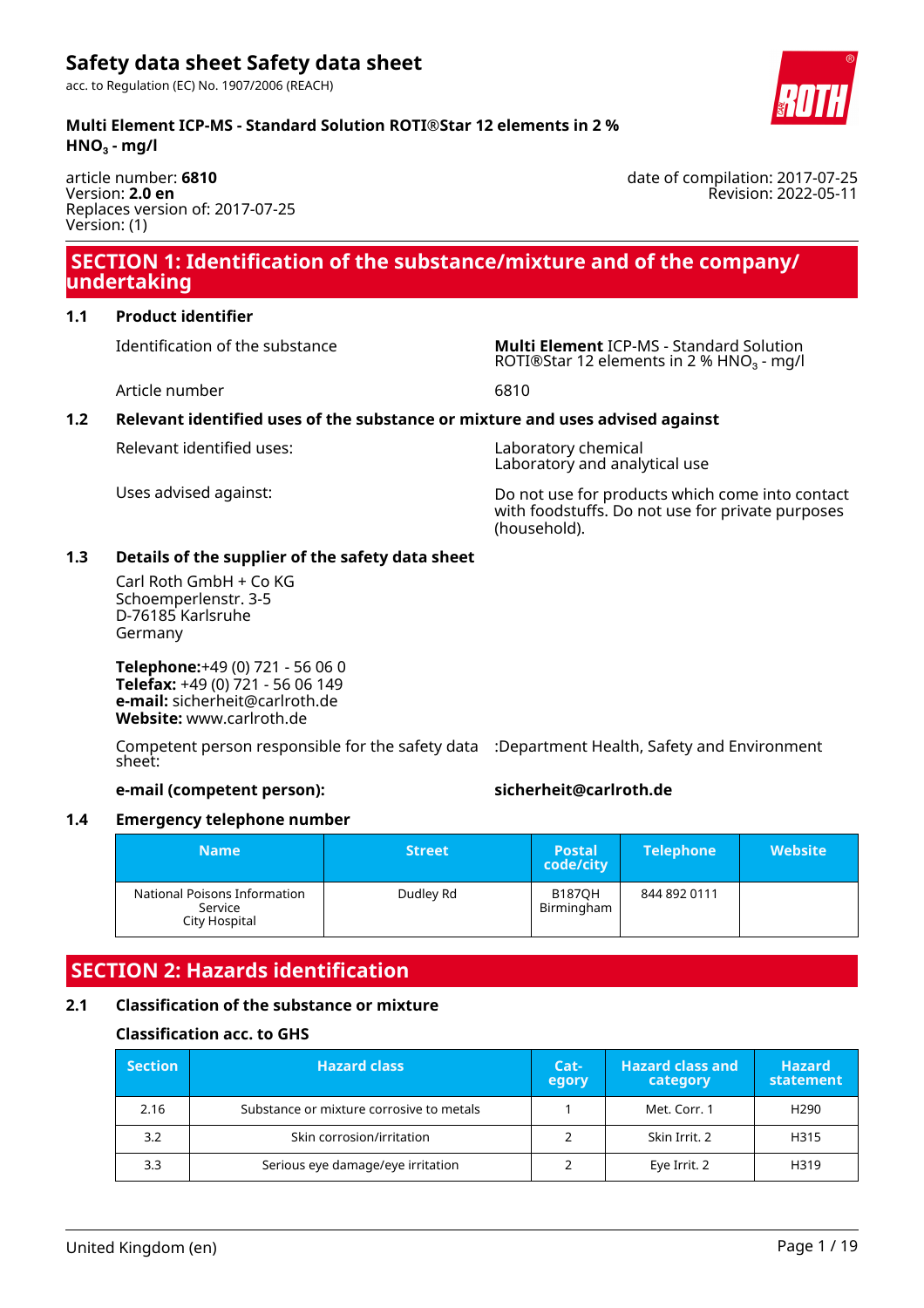acc. to Regulation (EC) No. 1907/2006 (REACH)



### **Multi Element ICP-MS - Standard Solution ROTI®Star 12 elements in 2 % HNO₃ - mg/l**

#### article number: **6810**

| <b>Supplemental hazard information</b> |                                                             |  |  |  |
|----------------------------------------|-------------------------------------------------------------|--|--|--|
| Code                                   | <b>Supplemental hazard information</b>                      |  |  |  |
| <b>EUH208</b>                          | contains nickel dinitrate. May produce an allergic reaction |  |  |  |

For full text of abbreviations: see SECTION 16

#### **2.2 Label elements**

#### **Labelling**

**Signal word Warning**

#### **Pictograms**

GHS05



#### **Hazard statements**

| H <sub>290</sub> | May be corrosive to metals    |
|------------------|-------------------------------|
| H <sub>315</sub> | Causes skin irritation        |
| H319             | Causes serious eye irritation |

#### **Precautionary statements**

#### **Precautionary statements - prevention**

P280 Wear protective gloves/protective clothing/eye protection/face protection

#### **Supplemental hazard information**

EUH208 Contains nickel dinitrate. May produce an allergic reaction.

### **2.3 Other hazards**

#### **Results of PBT and vPvB assessment**

This mixture does not contain any substances that are assessed to be a PBT or a vPvB.

# **SECTION 3: Composition/information on ingredients**

#### **3.1 Substances**

not relevant (mixture)

### **3.2 Mixtures**

#### **Description of the mixture**

| Name of sub-<br>stance           | <b>Identifier</b>                         | $Wt\%$ | <b>Classification acc. to</b><br><b>GHS</b>                                                                                   | <b>Pictograms</b> | <b>Notes</b>                   |
|----------------------------------|-------------------------------------------|--------|-------------------------------------------------------------------------------------------------------------------------------|-------------------|--------------------------------|
| Nitric acid % [ $C \le 70$<br>%1 | CAS No<br>7697-37-2<br>EC No<br>231-714-2 | 2      | Ox. Lig. 3 / H272<br>Met. Corr. 1 / H290<br>Acute Tox. 3 / H331<br>Skin Corr. 1A / H314<br>Eye Dam. 1 / H318<br><b>EUH071</b> | 工业<br>$\gg$       | B(a)<br>GHS-HC<br><b>IOELV</b> |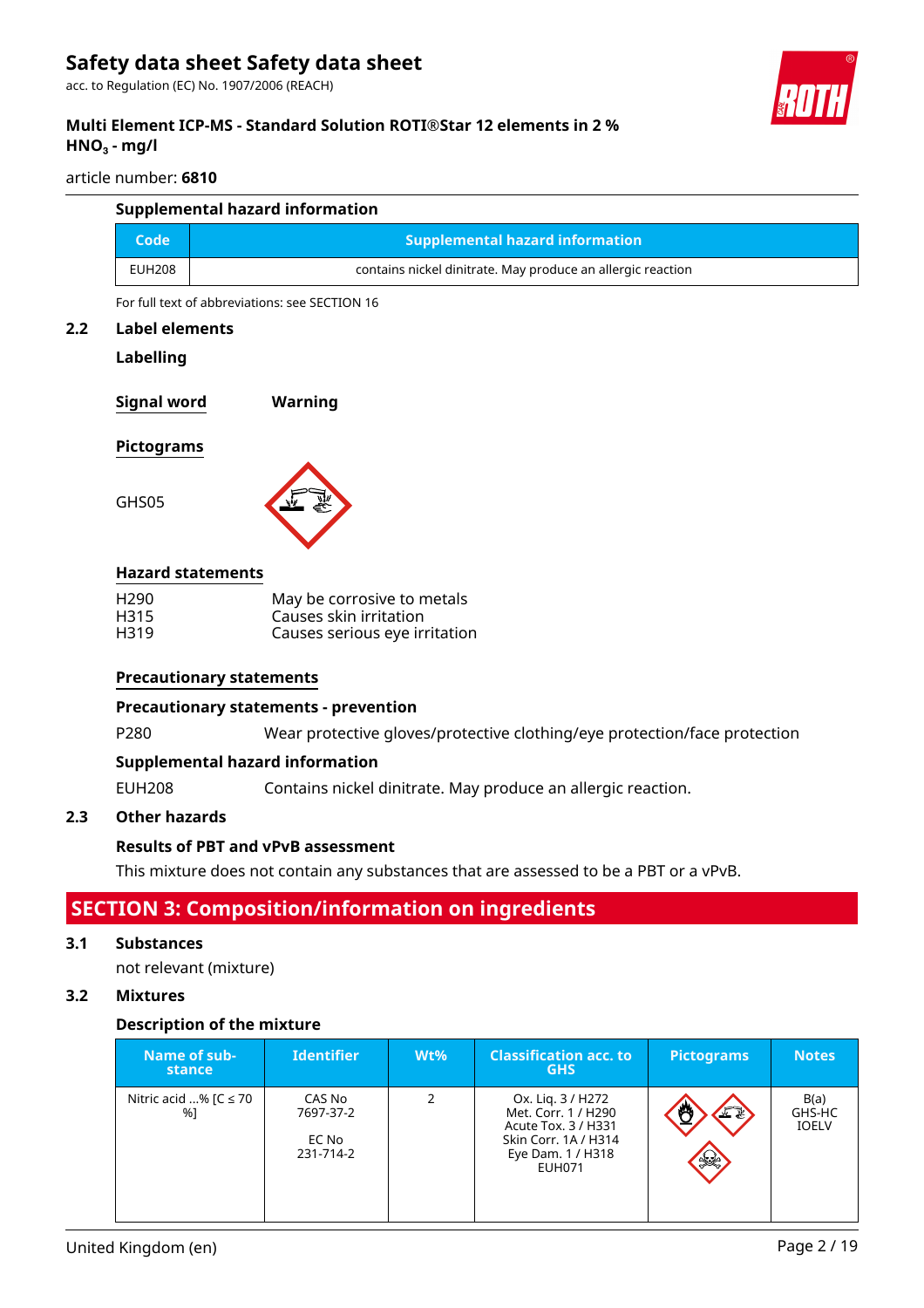acc. to Regulation (EC) No. 1907/2006 (REACH)



### **Multi Element ICP-MS - Standard Solution ROTI®Star 12 elements in 2 % HNO₃ - mg/l**

#### article number: **6810**

| Name of sub-<br>stance | <b>Identifier</b>                          | $Wt\%$ | <b>Classification acc. to</b><br><b>GHS</b>                                                                                                                                                                                                                                                            | <b>Pictograms</b> | <b>Notes</b> |
|------------------------|--------------------------------------------|--------|--------------------------------------------------------------------------------------------------------------------------------------------------------------------------------------------------------------------------------------------------------------------------------------------------------|-------------------|--------------|
| nickel dinitrate       | CAS No<br>13138-45-9<br>EC No<br>236-068-5 | 0,002  | Ox. Sol. 2 / H272<br>Acute Tox. 4 / H302<br>Acute Tox. 4 / H332<br>Skin Irrit, 2 / H315<br>Eye Dam. 1 / H318<br>Resp. Sens. 1 / H334<br>Skin Sens. 1 / H317<br>Muta, 2 / H341<br>Carc. 1A / H350i<br>Repr. 1B / H360D<br><b>STOT RE 1 / H372</b><br>Aquatic Acute 1 / H400<br>Aquatic Chronic 1 / H410 | 工业<br>兰           | GHS-HC       |

#### **Notes**

B(a): The classification refers to an aqueous solution

GHS-HC: Harmonised classification (the classification of the substance corresponds to the entry in the list according to 1272/ 2008/EC, Annex VI)

IOELV: Substance with a community indicative occupational exposure limit value

| Name of sub-<br>stance      | <b>Identifier</b>                          | <b>Specific Conc. Limits</b>                                                                                                             | <b>M-Factors</b> | ATE                                                                         | <b>Exposure</b><br>route          |
|-----------------------------|--------------------------------------------|------------------------------------------------------------------------------------------------------------------------------------------|------------------|-----------------------------------------------------------------------------|-----------------------------------|
| Nitric acid % [C<br>≤ 70 %] | CAS No<br>7697-37-2<br>EC No<br>231-714-2  | Ox. Lig. 3; H272: C ≥ 65 %<br>Skin Corr. 1A; H314: C ≥ 20 %<br>Skin Corr. 1B; H314: 5 % $\leq$ C < 20 %                                  |                  | 2,65 $mg/1/4h$                                                              | inhalation: va-<br>pour           |
| nickel dinitrate            | CAS No<br>13138-45-9<br>EC No<br>236-068-5 | Skin Irrit. 2; H315: C ≥ 20 %<br>Skin Sens. 1; H317: C ≥ 0,01 %<br>STOT RE 1; H372: $C \ge 1$ %<br>STOT RE 2; H373: 0,1 % $\leq$ C < 1 % |                  | 1.620 <sup>mg</sup> / <sub>kg</sub><br>1,5 <sup>mg</sup> / <sub>l</sub> /4h | oral<br>inhalation: dust/<br>mist |

For full text of abbreviations: see SECTION 16

# **SECTION 4: First aid measures**

#### **4.1 Description of first aid measures**



#### **General notes**

Take off contaminated clothing.

#### **Following inhalation**

Provide fresh air. In all cases of doubt, or when symptoms persist, seek medical advice.

#### **Following skin contact**

Rinse skin with water/shower. In case of skin irritation, consult a physician.

#### **Following eye contact**

Irrigate copiously with clean, fresh water for at least 10 minutes, holding the eyelids apart. In case of eye irritation consult an ophthalmologist.

#### **Following ingestion**

Rinse mouth. Call a doctor if you feel unwell.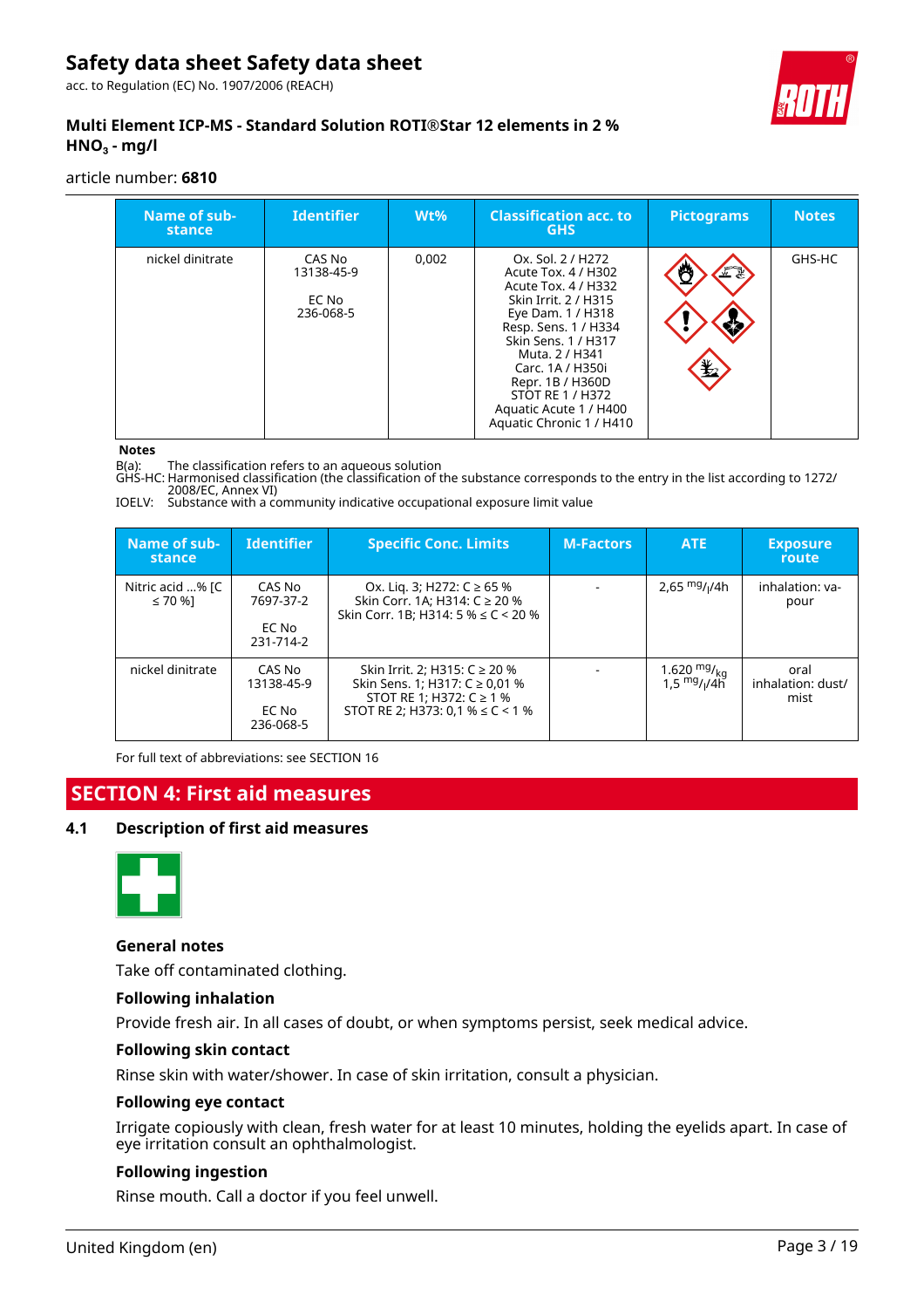acc. to Regulation (EC) No. 1907/2006 (REACH)



#### **Multi Element ICP-MS - Standard Solution ROTI®Star 12 elements in 2 % HNO₃ - mg/l**

#### article number: **6810**

# **4.2 Most important symptoms and effects, both acute and delayed** Irritation, Allergic reactions

**4.3 Indication of any immediate medical attention and special treatment needed** none

# **SECTION 5: Firefighting measures**

#### **5.1 Extinguishing media**



#### **Suitable extinguishing media**

co-ordinate firefighting measures to the fire surroundings water spray, alcohol resistant foam, dry extinguishing powder, BC-powder, carbon dioxide (CO<sub>2</sub>)

#### **Unsuitable extinguishing media**

water jet

#### **5.2 Special hazards arising from the substance or mixture**

Non-combustible.

#### **Hazardous combustion products**

In case of fire may be liberated: Nitrogen oxides (NOx)

#### **5.3 Advice for firefighters**

In case of fire and/or explosion do not breathe fumes. Fight fire with normal precautions from a reasonable distance. Wear self-contained breathing apparatus.

# **SECTION 6: Accidental release measures**

**6.1 Personal precautions, protective equipment and emergency procedures**



#### **For non-emergency personnel**

Avoid contact with skin, eyes and clothes. Do not breathe vapour/spray.

#### **6.2 Environmental precautions**

Keep away from drains, surface and ground water. The product is an acid. Before discharge into sewage plants the product normally needs to be neutralised.

### **6.3 Methods and material for containment and cleaning up**

#### **Advice on how to contain a spill**

Covering of drains.

#### **Advice on how to clean up a spill**

Absorb with liquid-binding material (sand, diatomaceous earth, acid- or universal binding agents).

#### **Other information relating to spills and releases**

Place in appropriate containers for disposal. Ventilate affected area.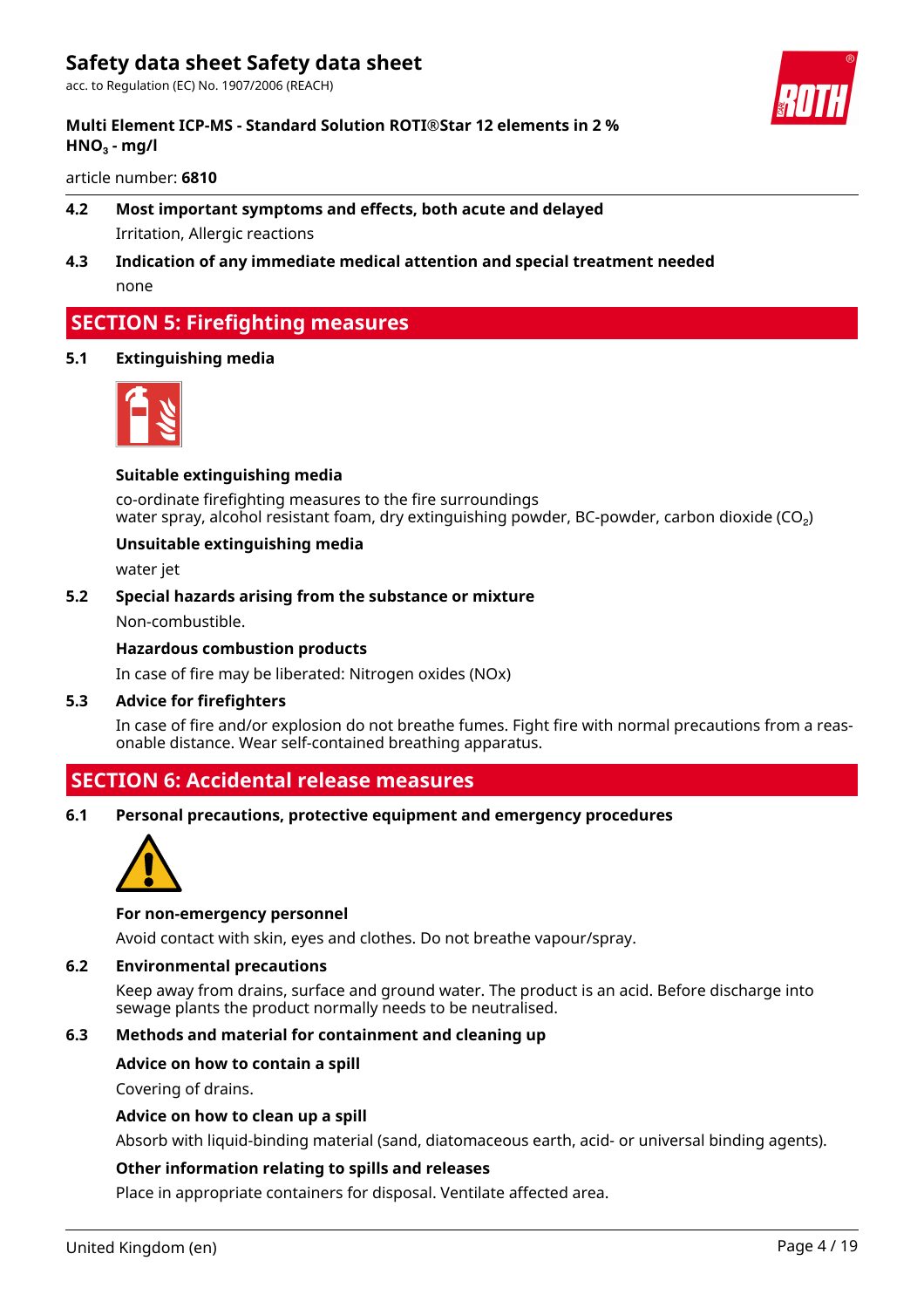acc. to Regulation (EC) No. 1907/2006 (REACH)



### **Multi Element ICP-MS - Standard Solution ROTI®Star 12 elements in 2 % HNO₃ - mg/l**

article number: **6810**

#### **6.4 Reference to other sections**

Hazardous combustion products: see section 5. Personal protective equipment: see section 8. Incompatible materials: see section 10. Disposal considerations: see section 13.

# **SECTION 7: Handling and storage**

#### **7.1 Precautions for safe handling**

No special measures are necessary.

#### **Advice on general occupational hygiene**

Wash hands before breaks and after work. Keep away from food, drink and animal feedingstuffs.

#### **7.2 Conditions for safe storage, including any incompatibilities**

Keep container tightly closed.

#### **Incompatible substances or mixtures**

Observe hints for combined storage.

#### **Consideration of other advice:**

#### **Specific designs for storage rooms or vessels**

Recommended storage temperature: 15 – 25 °C

#### **7.3 Specific end use(s)**

No information available.

# **SECTION 8: Exposure controls/personal protection**

#### **8.1 Control parameters**

#### **National limit values**

#### **Occupational exposure limit values (Workplace Exposure Limits)**

| Cou<br>ntr<br>y | <b>Name of agent</b>                            | <b>CAS No</b>    | Identi-<br>fier | <b>TW</b><br>A<br>$\begin{array}{c} \text{[pp} \\ \text{[m]} \end{array}$ | <b>TWA</b><br>$\mathsf{[mq]}$<br>$\lceil m^3 \rceil$ | <b>STE</b><br>L<br>[pp<br>$\overline{m}$ | <b>STEL</b><br>$\mathsf{[mq]}$<br>$m3$ ] | <b>Ceil</b><br>ing-<br>C<br>[pp<br>[m] | Ceil-<br>ing-C<br>Img/<br>$\mathbf{m}^{\mathbf{3}}$ ] | Nota-<br>tion             | <b>Source</b>       |
|-----------------|-------------------------------------------------|------------------|-----------------|---------------------------------------------------------------------------|------------------------------------------------------|------------------------------------------|------------------------------------------|----------------------------------------|-------------------------------------------------------|---------------------------|---------------------|
| <b>EU</b>       | lead compounds                                  |                  | <b>IOELV</b>    |                                                                           | 0,15                                                 |                                          |                                          |                                        |                                                       |                           | 2022/<br>431/EU     |
| EU              | nickel compounds                                | 13138-<br>45-9   | <b>IOELV</b>    |                                                                           | 0,05                                                 |                                          |                                          |                                        |                                                       | i,<br>cmr N<br>icomp<br>2 | 2022/<br>431/EU     |
| <b>EU</b>       | nickel compounds                                | 13138-<br>45-9   | <b>IOELV</b>    |                                                                           | 0,01                                                 |                                          |                                          |                                        |                                                       | r,<br>$cmr_N$<br>icomp    | 2022/<br>431/EU     |
| <b>EU</b>       | mercury com-<br>pounds, divalent in-<br>organic | 21908-<br>$53-2$ | <b>IOELV</b>    |                                                                           | 0,02                                                 |                                          |                                          |                                        |                                                       | Hg                        | 2022/<br>431/EU     |
| <b>EU</b>       | cadmium                                         | 7440-43-<br>9    | <b>IOELV</b>    |                                                                           | 0,001                                                |                                          |                                          |                                        |                                                       | i, Cd-<br>limit           | 2019/<br>983/EU     |
| <b>EU</b>       | nitric acid                                     | 7697-37-<br>2    | <b>IOELV</b>    |                                                                           |                                                      | 1                                        | 2,6                                      |                                        |                                                       |                           | 2006/15/<br>EC.     |
| <b>GB</b>       | lead compounds                                  |                  | OEL-NIR         |                                                                           | 0,15                                                 |                                          |                                          |                                        |                                                       | Pb                        | CLWR-<br><b>NIR</b> |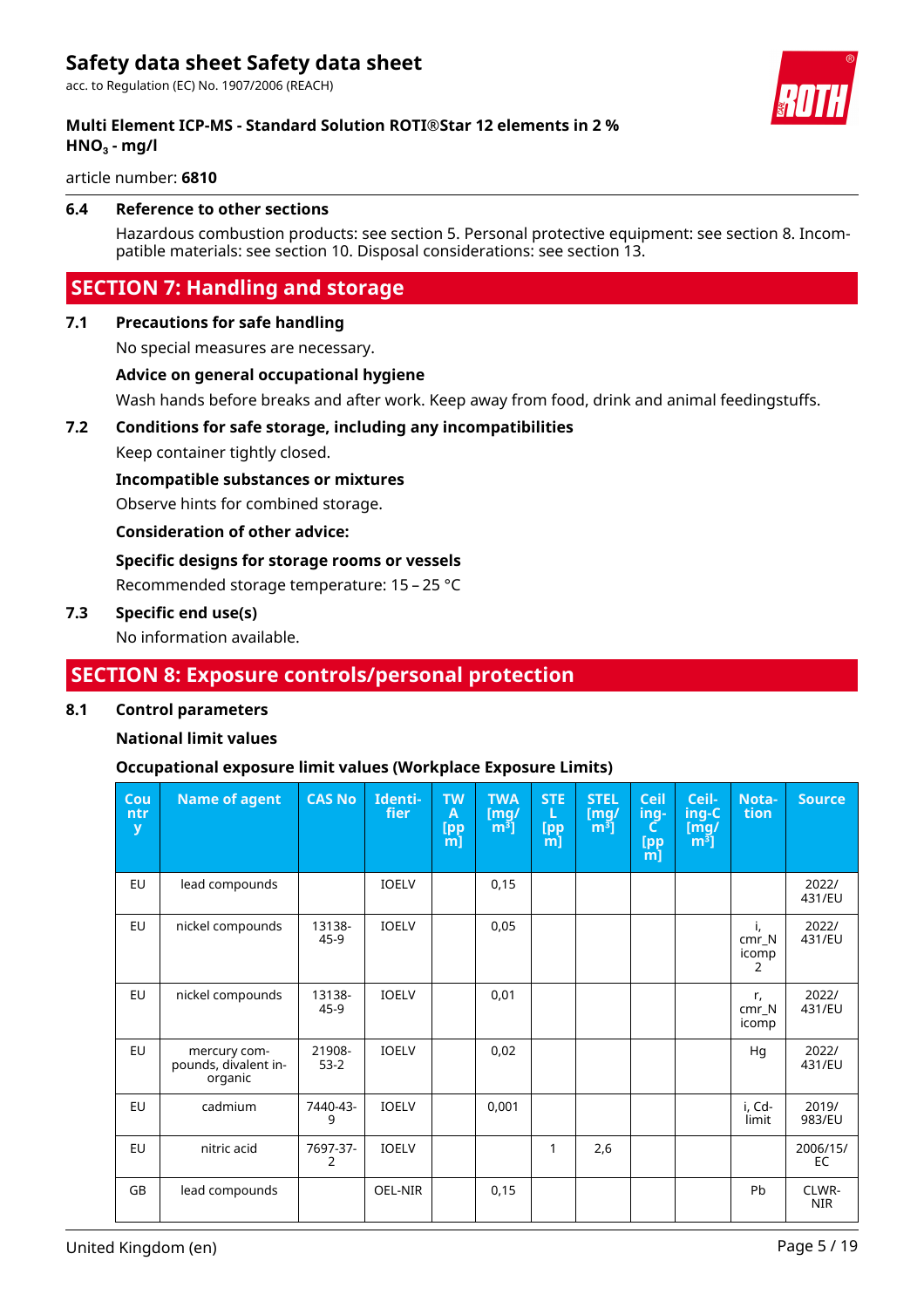acc. to Regulation (EC) No. 1907/2006 (REACH)



### **Multi Element ICP-MS - Standard Solution ROTI®Star 12 elements in 2 % HNO₃ - mg/l**

#### article number: **6810**

| Cou<br>ntr<br>y | <b>Name of agent</b>                            | <b>CAS No</b>              | Identi-<br>fier | <b>TW</b><br>A<br>[pp<br>m] | <b>TWA</b><br>[mg]<br>[m <sup>3</sup> ] | <b>STE</b><br>L<br>[pp] | <b>STEL</b><br>[mg]<br>$\overline{m^3}$ ] | <b>Ceil</b><br>ing-<br>C.<br>$\begin{array}{c} \text{[pp} \\ \text{m]} \end{array}$ | Ceil-<br>ing-C<br>Img/<br>$\lceil m^3 \rceil$ | Nota-<br>tion | <b>Source</b> |
|-----------------|-------------------------------------------------|----------------------------|-----------------|-----------------------------|-----------------------------------------|-------------------------|-------------------------------------------|-------------------------------------------------------------------------------------|-----------------------------------------------|---------------|---------------|
| <b>GB</b>       | lead compounds                                  |                            | <b>OEL</b>      |                             | 0,15                                    |                         |                                           |                                                                                     |                                               | Pb            | <b>CLWR</b>   |
| <b>GB</b>       | nickel, soluble com-<br>pounds                  | 13138-<br>45-9             | <b>WEL</b>      |                             | 0,1                                     |                         |                                           |                                                                                     |                                               | Ni            | EH40/<br>2005 |
| <b>GB</b>       | mercury com-<br>pounds, divalent in-<br>organic | 21908-<br>$53-2$           | <b>WEL</b>      |                             | 0,02                                    |                         |                                           |                                                                                     |                                               | Hq            | EH40/<br>2005 |
| <b>GB</b>       | antimony                                        | 7440-36-<br>0              | <b>WEL</b>      |                             | 0,5                                     |                         |                                           |                                                                                     |                                               |               | EH40/<br>2005 |
| <b>GB</b>       | arsenic                                         | 7440-38-<br>2              | <b>WEL</b>      |                             | 0,1                                     |                         |                                           |                                                                                     |                                               |               | EH40/<br>2005 |
| <b>GB</b>       | cadmium                                         | 7440-43-<br>9              | <b>WEL</b>      |                             | 0,025                                   |                         |                                           |                                                                                     |                                               |               | EH40/<br>2005 |
| <b>GB</b>       | nitric acid                                     | 7697-37-<br>$\overline{2}$ | <b>WEL</b>      |                             |                                         | 1                       | 2,6                                       |                                                                                     |                                               |               | EH40/<br>2005 |
| GB              | selenium                                        | 7782-49-<br>2              | <b>WEL</b>      |                             | 0,1                                     |                         |                                           |                                                                                     |                                               |               | EH40/<br>2005 |

#### **Notation**

Cd-limit Limit value 0,004 mg/m3 until 11 July 2027

Ceiling-C Ceiling value is a limit value above which exposure should not occur

cmr\_NicompThe limit value shall apply from 18 January 2025 cmr\_Nicomp The limit value shall apply from 18 January 2025. Until then a limit value of 0,1 mg/m3 shall apply.

|    | .                          |  |
|----|----------------------------|--|
|    |                            |  |
| Нg | Calculated as Hg (mercury) |  |
|    | Inhalable fraction         |  |

i Inhalable fraction

Ni Calculated as Ni (nickel)

Pb Calculated as Pb (lead)

Ni<br>
Ni Calculated as Ni (ni<br>
Pb Calculated as Pb (le<br>
r Respirable fraction<br>
STEL Short-term exposur

STEL Short-term exposure limit: a limit value above which exposure should not occur and which is related to a 15 minute period (unless otherwise specified)

TWA Time-weighted average (long-term exposure limit): measured or calculated in relation to a reference period of 8 hours time-weighted average (unless otherwise specified)

#### **8.2 Exposure controls**

#### **Individual protection measures (personal protective equipment)**

#### **Eye/face protection**



Use safety goggle with side protection.

#### **Skin protection**

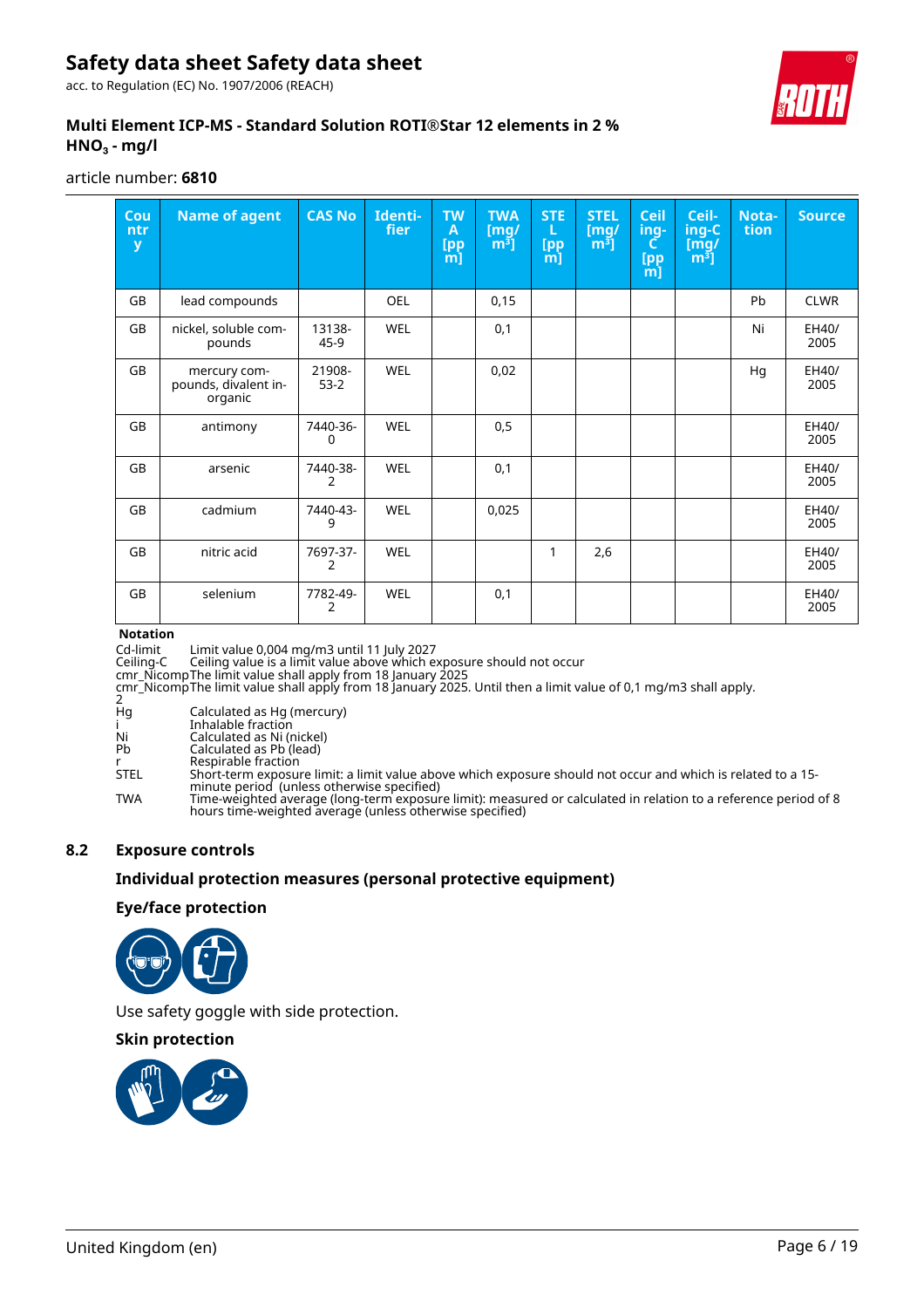acc. to Regulation (EC) No. 1907/2006 (REACH)

#### **Multi Element ICP-MS - Standard Solution ROTI®Star 12 elements in 2 % HNO₃ - mg/l**

article number: **6810**

#### **• hand protection**

Wear suitable gloves. Chemical protection gloves are suitable, which are tested according to EN 374. For special purposes, it is recommended to check the resistance to chemicals of the protective gloves mentioned above together with the supplier of these gloves. The times are approximate values from measurements at 22 ° C and permanent contact. Increased temperatures due to heated substances, body heat etc. and a reduction of the effective layer thickness by stretching can lead to a considerable reduction of the breakthrough time. If in doubt, contact manufacturer. At an approx. 1.5 times larger / smaller layer thickness, the respective breakthrough time is doubled / halved. The data apply only to the pure substance. When transferred to substance mixtures, they may only be considered as a guide.

#### **• type of material**

NBR (Nitrile rubber)

**• material thickness**

>0,11 mm

#### **• breakthrough times of the glove material**

>480 minutes (permeation: level 6)

#### **• other protection measures**

Take recovery periods for skin regeneration. Preventive skin protection (barrier creams/ointments) is recommended.

#### **Respiratory protection**



Respiratory protection necessary at: Aerosol or mist formation. Type: Hg (against mercury vapour, colour code: Red).

#### **Environmental exposure controls**

Keep away from drains, surface and ground water.

# **SECTION 9: Physical and chemical properties**

#### **9.1 Information on basic physical and chemical properties**

| Physical state                                              | liquid                                              |
|-------------------------------------------------------------|-----------------------------------------------------|
| Colour                                                      | acc. to product description                         |
| Odour                                                       | faintly perceptible                                 |
| Melting point/freezing point                                | $\sim$ 0 °C at 1.013 hPa                            |
| Boiling point or initial boiling point and boiling<br>range | $~100$ °C at 1.013 hPa                              |
| Flammability                                                | non-combustible                                     |
| Lower and upper explosion limit                             | not determined                                      |
| Flash point                                                 | not determined                                      |
| Auto-ignition temperature                                   | not determined                                      |
| Decomposition temperature                                   | not relevant                                        |
| pH (value)                                                  | <2 (in aqueous solution: 20 $mg$ / <sub>cm</sub> 3) |

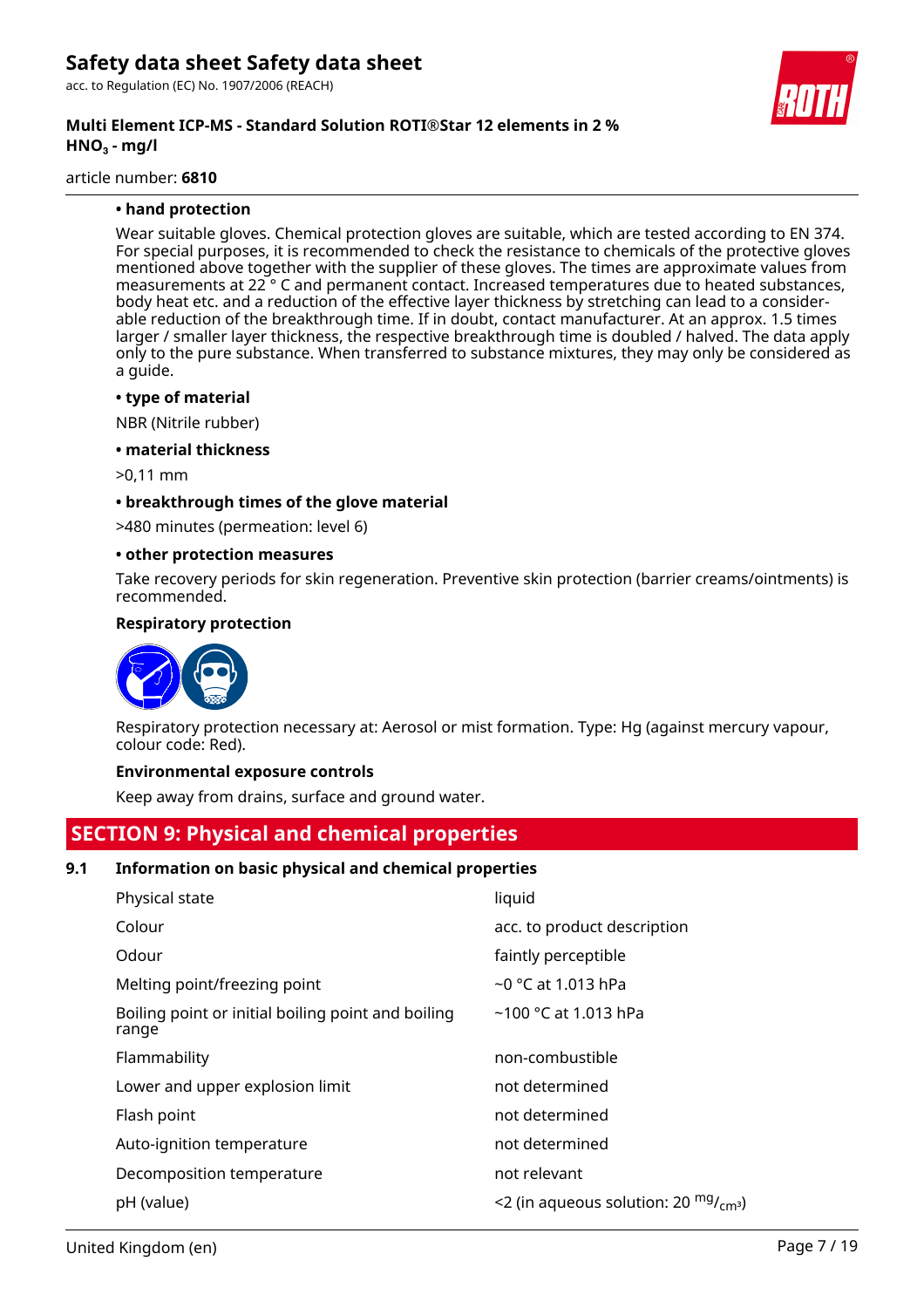acc. to Regulation (EC) No. 1907/2006 (REACH)

### **Multi Element ICP-MS - Standard Solution ROTI®Star 12 elements in 2 % HNO₃ - mg/l**



#### article number: **6810**

| Kinematic viscosity                                    | not determined                                |
|--------------------------------------------------------|-----------------------------------------------|
| Solubility(ies)                                        |                                               |
| Water solubility                                       | miscible in any proportion                    |
| Partition coefficient                                  |                                               |
| Partition coefficient n-octanol/water (log value):     | not relevant (inorganic)                      |
|                                                        |                                               |
| Vapour pressure                                        | 23 hPa at 20 °C                               |
| Density and/or relative density                        |                                               |
| Density                                                | ~1 $9/$ <sub>cm</sub> at 20 °C                |
| Relative vapour density                                | information on this property is not available |
| Particle characteristics                               | not relevant (liquid)                         |
| Other safety parameters                                |                                               |
| Oxidising properties                                   | none                                          |
| <b>Other information</b>                               |                                               |
| Information with regard to physical hazard<br>classes: |                                               |
| Corrosive to metals                                    | category 1: corrosive to metals               |
| Other safety characteristics:                          |                                               |
| Miscibility                                            | completely miscible with water                |

# **SECTION 10: Stability and reactivity**

### **10.1 Reactivity**

**9.2 Other information**

Substance or mixture corrosive to metals.

#### **10.2 Chemical stability**

The material is stable under normal ambient and anticipated storage and handling conditions of temperature and pressure.

### **10.3 Possibility of hazardous reactions**

**Violent reaction with:** Ammonia (NH3), Bases, Metals, Reducing agents, Strong alkali, Organic solvents

### **10.4 Conditions to avoid**

Keep away from heat.

#### **10.5 Incompatible materials**

different metals (due to the release of hydrogen in an acid/alkaline medium)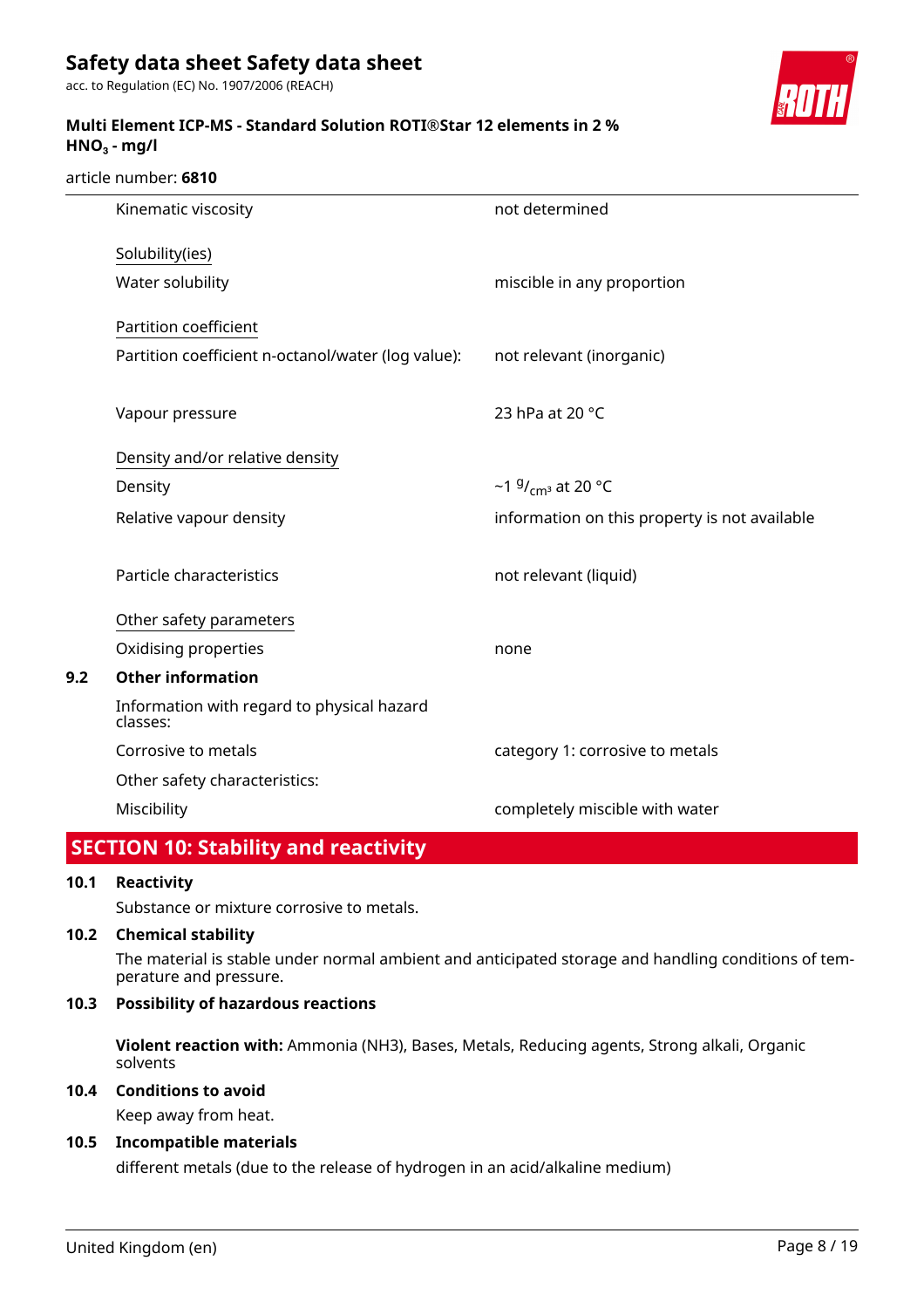acc. to Regulation (EC) No. 1907/2006 (REACH)

### **Multi Element ICP-MS - Standard Solution ROTI®Star 12 elements in 2 % HNO₃ - mg/l**



article number: **6810**

#### **10.6 Hazardous decomposition products**

Hazardous combustion products: see section 5.

### **SECTION 11: Toxicological information**

#### **11.1 Information on toxicological effects**

Test data are not available for the complete mixture.

#### **Classification procedure**

The method for classification of the mixture is based on ingredients of the mixture (additivity formula).

#### **Classification acc. to GHS**

#### **Acute toxicity**

Shall not be classified as acutely toxic.

| Acute toxicity estimate (ATE) of components of the mixture |               |                       |                              |  |  |
|------------------------------------------------------------|---------------|-----------------------|------------------------------|--|--|
| Name of substance                                          | <b>CAS No</b> | <b>Exposure route</b> | <b>ATE</b>                   |  |  |
| Nitric acid % $[C \le 70$ %]                               | 7697-37-2     | inhalation: vapour    | 2.65 $mg$ / <sub>I</sub> /4h |  |  |
| nickel dinitrate                                           | 13138-45-9    | oral                  | 1.620 $mg/_{kq}$             |  |  |
| nickel dinitrate                                           | 13138-45-9    | inhalation: dust/mist | 1,5 $mg/1/4h$                |  |  |

| Acute toxicity of components of the mixture |               |                          |                 |                                        |                |  |  |
|---------------------------------------------|---------------|--------------------------|-----------------|----------------------------------------|----------------|--|--|
| Name of substance                           | <b>CAS No</b> | <b>Exposure</b><br>route | <b>Endpoint</b> | <b>Value</b>                           | <b>Species</b> |  |  |
| Nitric acid % $[C \le 70$ %]                | 7697-37-2     | inhalation: ya-<br>pour  | <b>LC50</b>     | >2,65 <sup>mg</sup> / <sub>l</sub> /4h | rat            |  |  |
| nickel dinitrate                            | 13138-45-9    | oral                     | LD50            | 1.620 $mg/k_{\alpha}$                  | rat            |  |  |

#### **Skin corrosion/irritation**

Causes skin irritation.

#### **Serious eye damage/eye irritation**

Causes serious eye irritation.

#### **Respiratory or skin sensitisation**

Contains nickel dinitrate. May produce an allergic reaction.

#### **Germ cell mutagenicity**

Shall not be classified as germ cell mutagenic.

#### **Carcinogenicity**

Shall not be classified as carcinogenic.

#### **Reproductive toxicity**

Shall not be classified as a reproductive toxicant.

#### **Specific target organ toxicity - single exposure**

Shall not be classified as a specific target organ toxicant (single exposure).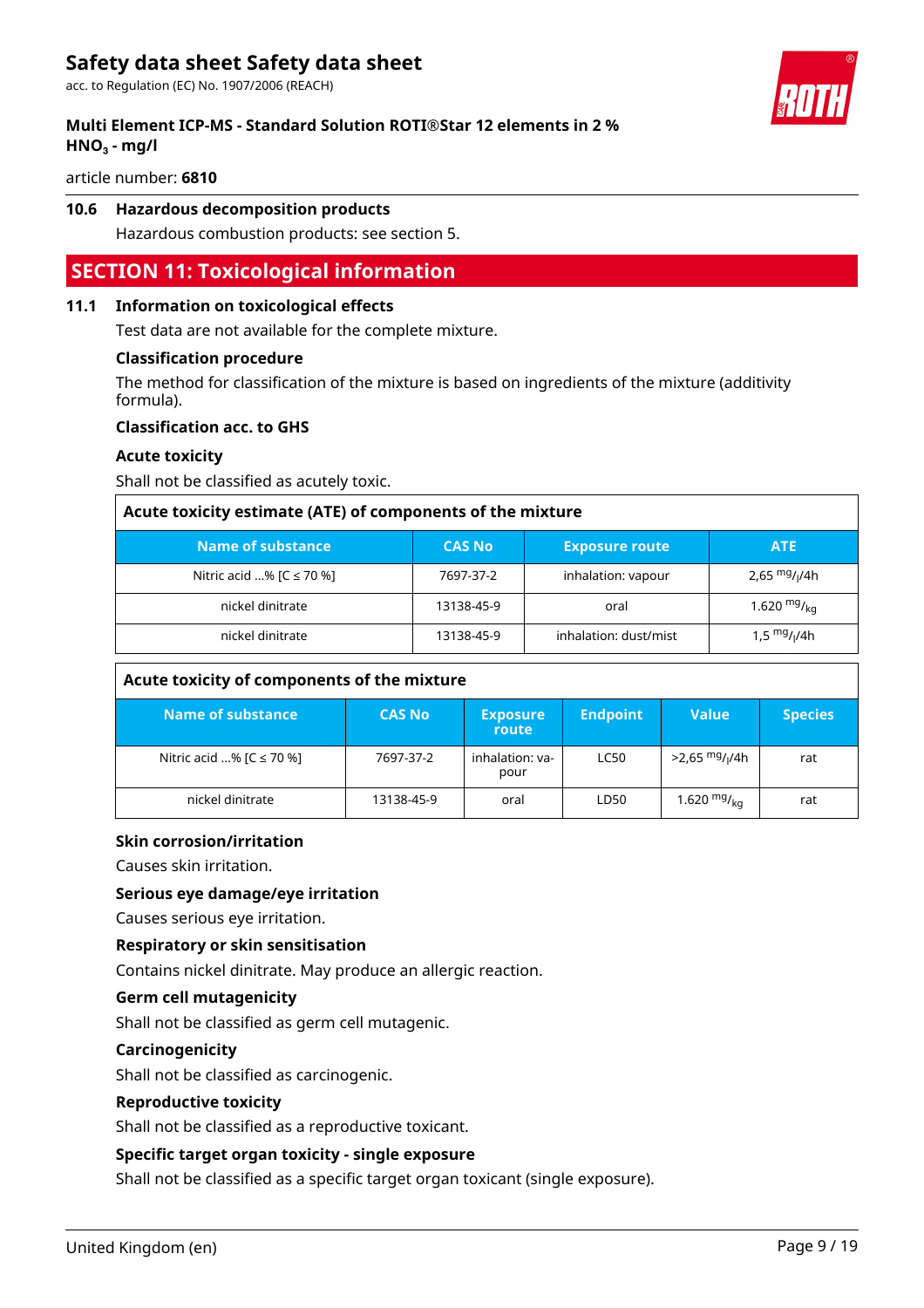acc. to Regulation (EC) No. 1907/2006 (REACH)

### **Multi Element ICP-MS - Standard Solution ROTI®Star 12 elements in 2 % HNO₃ - mg/l**

#### article number: **6810**

#### **Specific target organ toxicity - repeated exposure**

Shall not be classified as a specific target organ toxicant (repeated exposure).

#### **Aspiration hazard**

Shall not be classified as presenting an aspiration hazard.

#### **Symptoms related to the physical, chemical and toxicological characteristics**

#### **• If swallowed**

Data are not available.

#### **• If in eyes**

Causes serious eye irritation

#### **• If inhaled**

Data are not available.

#### **• If on skin**

causes skin irritation, May produce an allergic reaction, pruritis, localised redness

#### **• Other information**

This information is based upon the present state of our knowledge.

#### **11.2 Endocrine disrupting properties**

None of the ingredients are listed.

### **11.3 Information on other hazards**

There is no additional information.

# **SECTION 12: Ecological information**

#### **12.1 Toxicity**

Shall not be classified as hazardous to the aquatic environment.

#### **Biodegradation**

The methods for determining the biological degradability are not applicable to inorganic substances.

### **12.2 Process of degradability**

Data are not available.

**12.3 Bioaccumulative potential**

Data are not available.

- **12.4 Mobility in soil** Data are not available.
- **12.5 Results of PBT and vPvB assessment** Data are not available.

### **12.6 Endocrine disrupting properties** None of the ingredients are listed.

**12.7 Other adverse effects**

Data are not available.

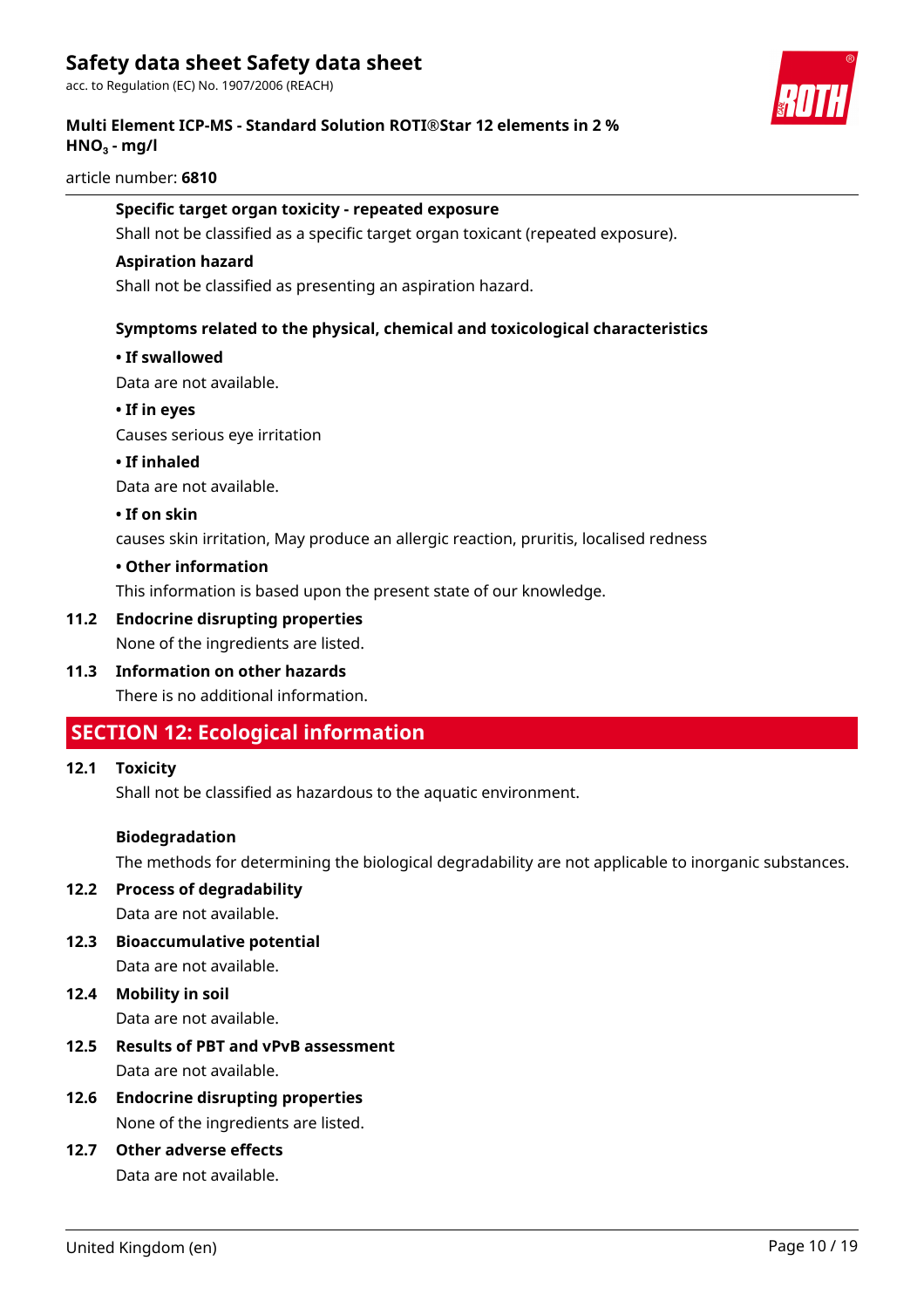acc. to Regulation (EC) No. 1907/2006 (REACH)



#### **Multi Element ICP-MS - Standard Solution ROTI®Star 12 elements in 2 % HNO₃ - mg/l**

article number: **6810**

# **SECTION 13: Disposal considerations**

#### **13.1 Waste treatment methods**



This material and its container must be disposed of as hazardous waste. Dispose of contents/container in accordance with local/regional/national/international regulations.

#### **Sewage disposal-relevant information**

Do not empty into drains.

#### **Waste treatment of containers/packagings**

It is a dangerous waste; only packagings which are approved (e.g. acc. to ADR) may be used.

#### **13.2 Relevant provisions relating to waste**

The allocation of waste identity numbers/waste descriptions must be carried out according to the EEC, specific to the industry and process. Waste catalogue ordinance (Germany).

#### **13.3 Remarks**

Waste shall be separated into the categories that can be handled separately by the local or national waste management facilities. Please consider the relevant national or regional provisions.

# **SECTION 14: Transport information**

# **14.1 UN number or ID number**

|      | ADRRID                                 | <b>UN 3264</b>                                                             |
|------|----------------------------------------|----------------------------------------------------------------------------|
|      | IMDG-Code                              | <b>UN 3264</b>                                                             |
|      | ICAO-TI                                | <b>UN 3264</b>                                                             |
| 14.2 | UN proper shipping name                |                                                                            |
|      | ADRRID                                 | CORROSIVE LIQUID, ACIDIC, INORGANIC, N.O.S.                                |
|      | IMDG-Code                              | CORROSIVE LIQUID, ACIDIC, INORGANIC, N.O.S.                                |
|      | ICAO-TI                                | Corrosive liquid, acidic, inorganic, n.o.s.                                |
|      | Technical name (hazardous ingredients) | Nitric acid % [C ≤ 70 %], Nickel dinitrate                                 |
| 14.3 | <b>Transport hazard class(es)</b>      |                                                                            |
|      | ADRRID                                 | 8                                                                          |
|      | IMDG-Code                              | 8                                                                          |
|      | ICAO-TI                                | 8                                                                          |
| 14.4 | <b>Packing group</b>                   |                                                                            |
|      | ADRRID                                 | III                                                                        |
|      | IMDG-Code                              | Ш                                                                          |
|      | ICAO-TI                                | III                                                                        |
| 14.5 | <b>Environmental hazards</b>           | non-environmentally hazardous acc. to the dan-<br>gerous goods regulations |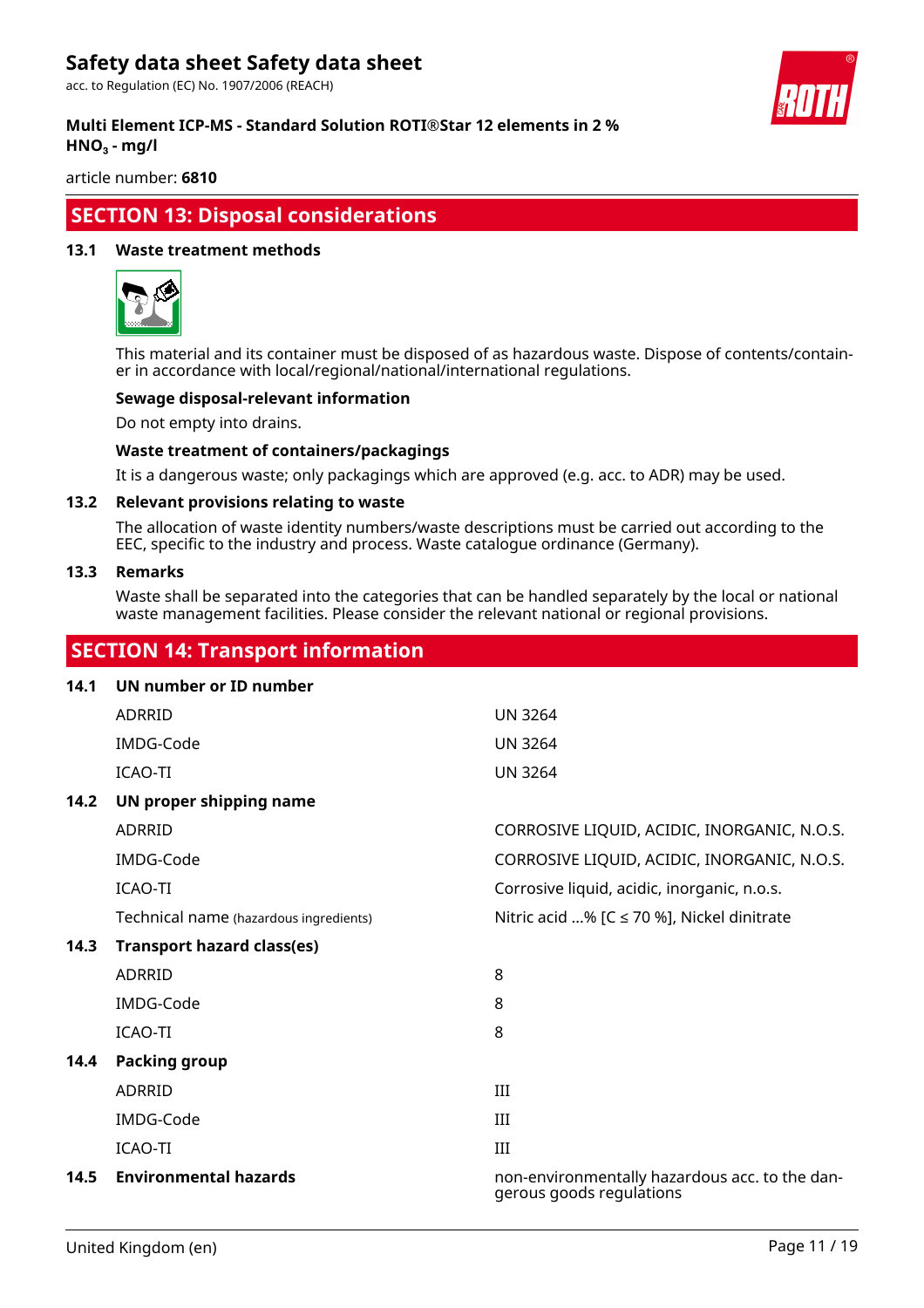acc. to Regulation (EC) No. 1907/2006 (REACH)

### **Multi Element ICP-MS - Standard Solution ROTI®Star 12 elements in 2 % HNO₃ - mg/l**

article number: **6810**

### **14.6 Special precautions for user**

Provisions for dangerous goods (ADR) should be complied within the premises.

# **14.7 Maritime transport in bulk according to IMO instruments**

The cargo is not intended to be carried in bulk.

### **14.8 Information for each of the UN Model Regulations**

| information                                                                                                 |                                                                                                                                       |
|-------------------------------------------------------------------------------------------------------------|---------------------------------------------------------------------------------------------------------------------------------------|
| Proper shipping name                                                                                        | CORROSIVE LIQUID, ACIDIC, INORGANIC, N.O.S.                                                                                           |
| Particulars in the transport document                                                                       | UN3264, CORROSIVE LIQUID, ACIDIC, INORGAN-<br>IC, N.O.S., (contains: Nitric acid % $[C \le 70\%]$ ,<br>nickel dinitrate), 8, III, (E) |
| Classification code                                                                                         | C <sub>1</sub>                                                                                                                        |
| Danger label(s)                                                                                             | 8                                                                                                                                     |
|                                                                                                             |                                                                                                                                       |
| Special provisions (SP)                                                                                     | 274                                                                                                                                   |
| Excepted quantities (EQ)                                                                                    | E <sub>1</sub>                                                                                                                        |
| Limited quantities (LQ)                                                                                     | 5L                                                                                                                                    |
| Transport category (TC)                                                                                     | 3                                                                                                                                     |
| Tunnel restriction code (TRC)                                                                               | E                                                                                                                                     |
| Hazard identification No                                                                                    | 80                                                                                                                                    |
| <b>Emergency Action Code</b>                                                                                | 2X                                                                                                                                    |
| Regulations concerning the International Carriage of Dangerous Goods by Rail (RID)Additional<br>information |                                                                                                                                       |
| <b>Classification code</b>                                                                                  | C <sub>1</sub>                                                                                                                        |
| Danger label(s)                                                                                             | 8                                                                                                                                     |
|                                                                                                             |                                                                                                                                       |
| <b>Special provisions (SP)</b>                                                                              | 274                                                                                                                                   |
| <b>Excepted quantities (EQ)</b>                                                                             | E <sub>1</sub>                                                                                                                        |
| Limited quantities (LQ)                                                                                     | 5L                                                                                                                                    |
| <b>Transport category (TC)</b>                                                                              | 3                                                                                                                                     |
| <b>Hazard identification No</b>                                                                             | 80                                                                                                                                    |
|                                                                                                             |                                                                                                                                       |

**Transport of dangerous goods by road, rail and inland waterway (ADR/RID/ADN) - Additional**

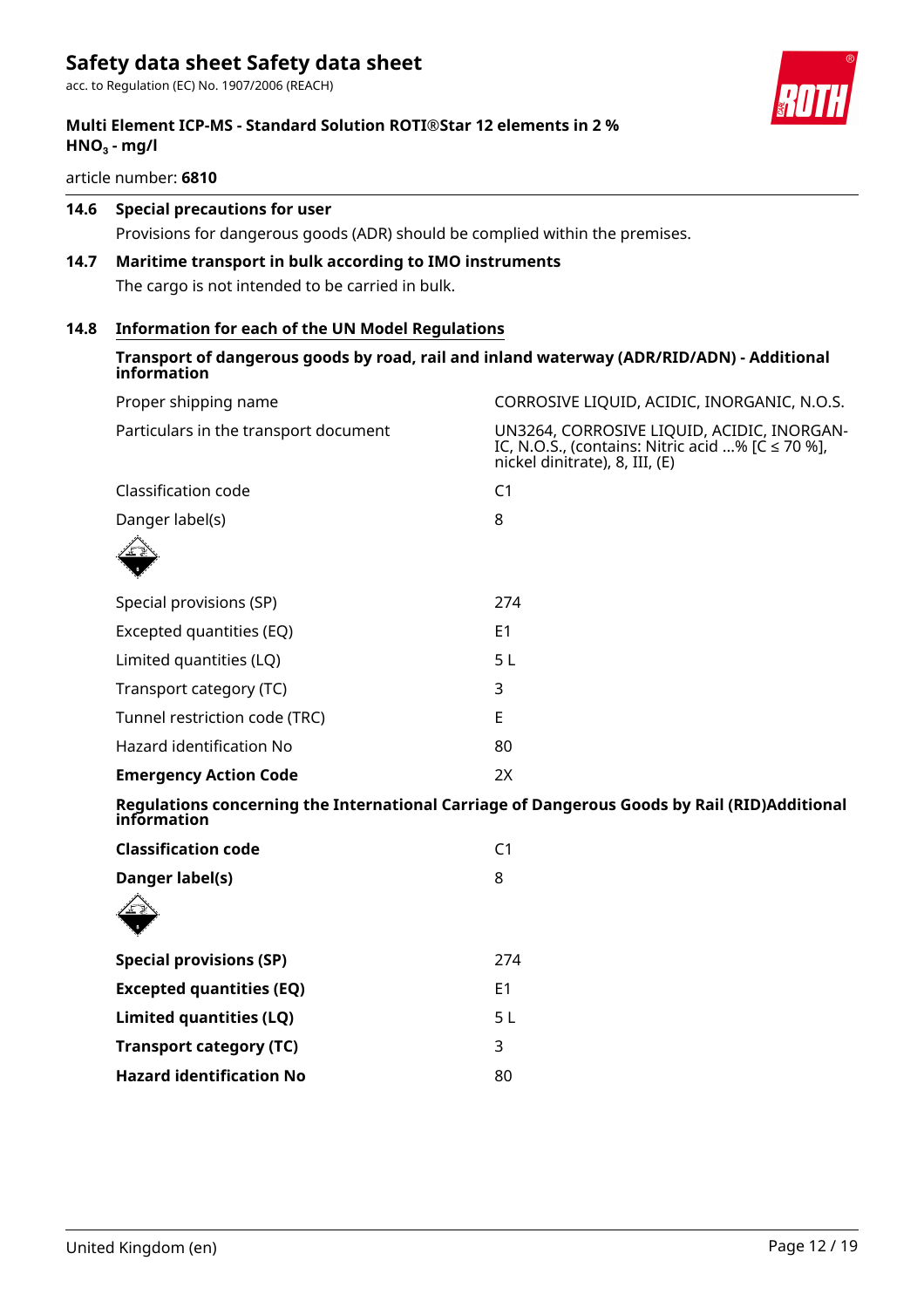acc. to Regulation (EC) No. 1907/2006 (REACH)



### **Multi Element ICP-MS - Standard Solution ROTI®Star 12 elements in 2 % HNO₃ - mg/l**

article number: **6810**

| International Maritime Dangerous Goods Code (IMDG) - Additional information        |                                                                                                                                  |  |  |  |  |
|------------------------------------------------------------------------------------|----------------------------------------------------------------------------------------------------------------------------------|--|--|--|--|
| Proper shipping name                                                               | CORROSIVE LIQUID, ACIDIC, INORGANIC, N.O.S.                                                                                      |  |  |  |  |
| Particulars in the shipper's declaration                                           | UN3264, CORROSIVE LIQUID, ACIDIC, INORGAN-<br>IC, N.O.S., (contains: Nitric acid % [C $\leq$ 70 %],<br>nickel dinitrate), 8, III |  |  |  |  |
| Marine pollutant                                                                   |                                                                                                                                  |  |  |  |  |
| Danger label(s)                                                                    | 8                                                                                                                                |  |  |  |  |
|                                                                                    |                                                                                                                                  |  |  |  |  |
| Special provisions (SP)                                                            | 223, 274                                                                                                                         |  |  |  |  |
| Excepted quantities (EQ)                                                           | E <sub>1</sub>                                                                                                                   |  |  |  |  |
| Limited quantities (LQ)                                                            | 5L                                                                                                                               |  |  |  |  |
| EmS                                                                                | F-A, S-B                                                                                                                         |  |  |  |  |
| Stowage category                                                                   | A                                                                                                                                |  |  |  |  |
| <b>Segregation group</b>                                                           | 1 - Acids                                                                                                                        |  |  |  |  |
| International Civil Aviation Organization (ICAO-IATA/DGR) - Additional information |                                                                                                                                  |  |  |  |  |
| Proper shipping name                                                               | Corrosive liquid, acidic, inorganic, n.o.s.                                                                                      |  |  |  |  |
| Particulars in the shipper's declaration                                           | UN3264, Corrosive liquid, acidic, inorganic, n.o.s.,<br>(contains: Nitric acid % [C ≤ 70 %], nickel dini-<br>trate), 8, III      |  |  |  |  |
| Danger label(s)                                                                    | 8                                                                                                                                |  |  |  |  |
|                                                                                    |                                                                                                                                  |  |  |  |  |
| Special provisions (SP)                                                            | A <sub>3</sub>                                                                                                                   |  |  |  |  |
| Excepted quantities (EQ)                                                           | E <sub>1</sub>                                                                                                                   |  |  |  |  |
| Limited quantities (LQ)                                                            | 1 <sub>L</sub>                                                                                                                   |  |  |  |  |

# **SECTION 15: Regulatory information**

# **15.1 Safety, health and environmental regulations/legislation specific for the substance or mixture Relevant provisions of the European Union (EU)**

**Seveso Directive**

| 2012/18/EU (Seveso III) |                                              |                                                                                            |              |  |  |  |
|-------------------------|----------------------------------------------|--------------------------------------------------------------------------------------------|--------------|--|--|--|
| <b>No</b>               | <b>Dangerous substance/hazard categories</b> | Qualifying quantity (tonnes) for the application of lower and upper-tier re-<br>quirements | <b>Notes</b> |  |  |  |
|                         | not assigned                                 |                                                                                            |              |  |  |  |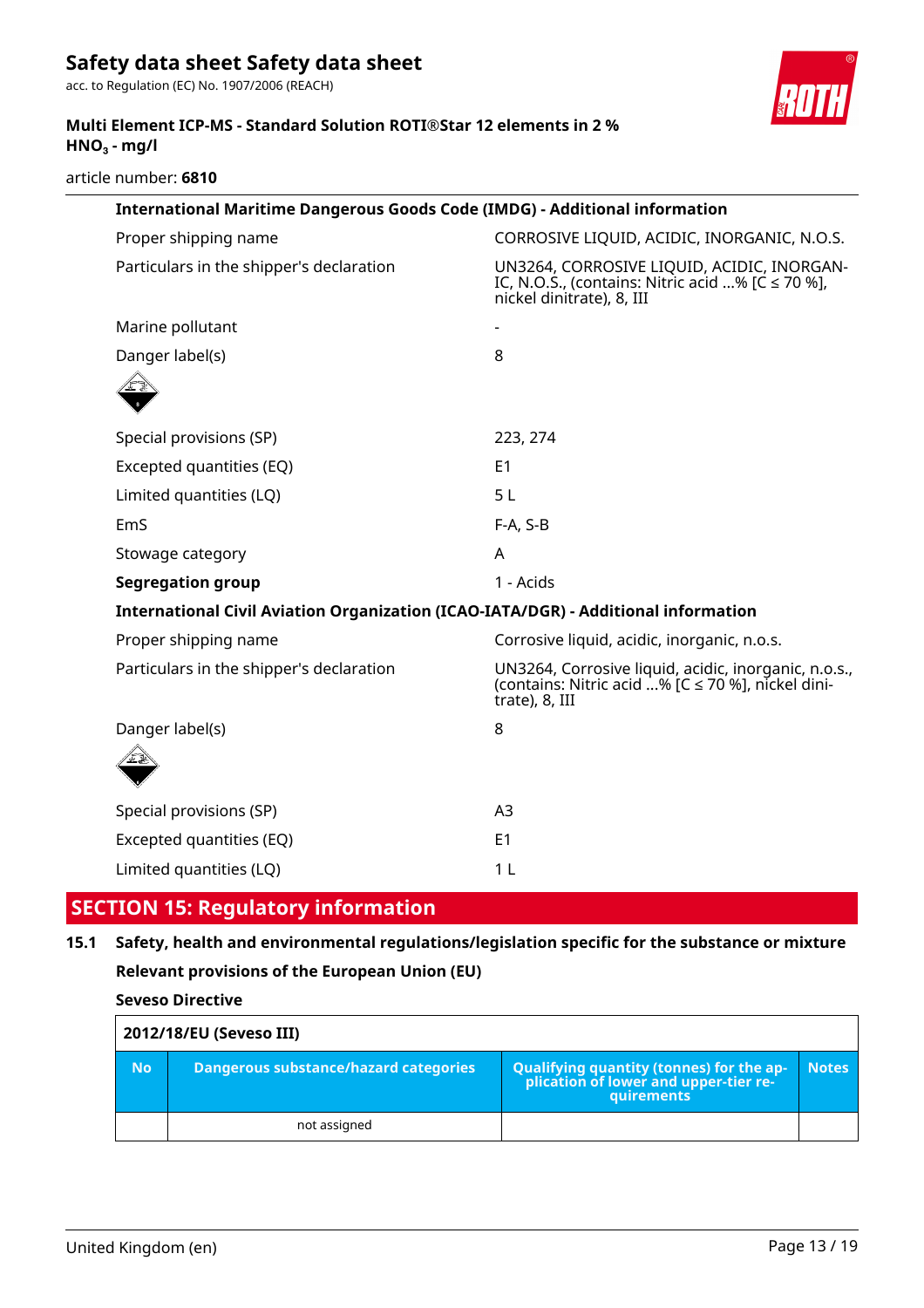acc. to Regulation (EC) No. 1907/2006 (REACH)

### **Multi Element ICP-MS - Standard Solution ROTI®Star 12 elements in 2 % HNO₃ - mg/l**

article number: **6810**

| <b>Deco-Paint Directive</b>                 |                       |
|---------------------------------------------|-----------------------|
| VOC content                                 | 0 %<br>0 <sup>9</sup> |
| <b>Industrial Emissions Directive (IED)</b> |                       |

#### **Industrial Emissions Directive (IED)**

| VOC content                                | 0 %  |
|--------------------------------------------|------|
| VOC content (Water content was discounted) | 09/1 |

#### **Water Framework Directive (WFD)**

| List of pollutants (WFD) |                                                                                                                                                                                                                                                                                                              |               |                  |                |
|--------------------------|--------------------------------------------------------------------------------------------------------------------------------------------------------------------------------------------------------------------------------------------------------------------------------------------------------------|---------------|------------------|----------------|
| <b>Name of substance</b> | <b>Name acc. to inventory</b>                                                                                                                                                                                                                                                                                | <b>CAS No</b> | <b>Listed</b> in | <b>Remarks</b> |
| nickel dinitrate         | nickel compounds                                                                                                                                                                                                                                                                                             |               | b)               |                |
| nickel dinitrate         | nickel compounds                                                                                                                                                                                                                                                                                             | 7440-02-0     | C)               |                |
| nickel dinitrate         | Substances which contribute to<br>eutrophication (in particular, ni-<br>trates and phosphates)                                                                                                                                                                                                               |               | a)               |                |
| nickel dinitrate         | Substances and preparations, or<br>the breakdown products of such,<br>which have been proved to pos-<br>sess carcinogenic or mutagenic<br>properties or properties which<br>may affect steroidogenic, thyroid,<br>reproduction or other endocrine-<br>related functions in or via the<br>aquatic environment |               | a)               |                |
| nickel dinitrate         | Metals and their compounds                                                                                                                                                                                                                                                                                   |               | a)               |                |

**Legend**

A) Indicative list of the main pollutants

B) List of priority substances in the field of water policy

C) Environmental Quality Standards for Priority Substances and certain other pollutants

#### **Regulation on the marketing and use of explosives precursors**

| Explosives precursors which are subject to restrictions |               |                             |                |                       |                                                                                                           |
|---------------------------------------------------------|---------------|-----------------------------|----------------|-----------------------|-----------------------------------------------------------------------------------------------------------|
| Name of substance                                       | <b>CAS No</b> | <b>Type of registration</b> | <b>Remarks</b> | <b>Limit</b><br>value | <b>Upper</b><br>limit<br>value for<br>the pur-<br>pose of<br>licensing<br>under<br><b>Article</b><br>5(3) |
| Nitric acid % [ $C \le 70$ %]                           | 7697-37-2     | Annex I                     |                | $3\%$ w/w             | 10 % w/w                                                                                                  |

**Legend**

annex I Substances which shall not be made available to members of the general public on their own, or in mixtures or substances including them, except if the concentration is equal to or lower than the limit values set out below

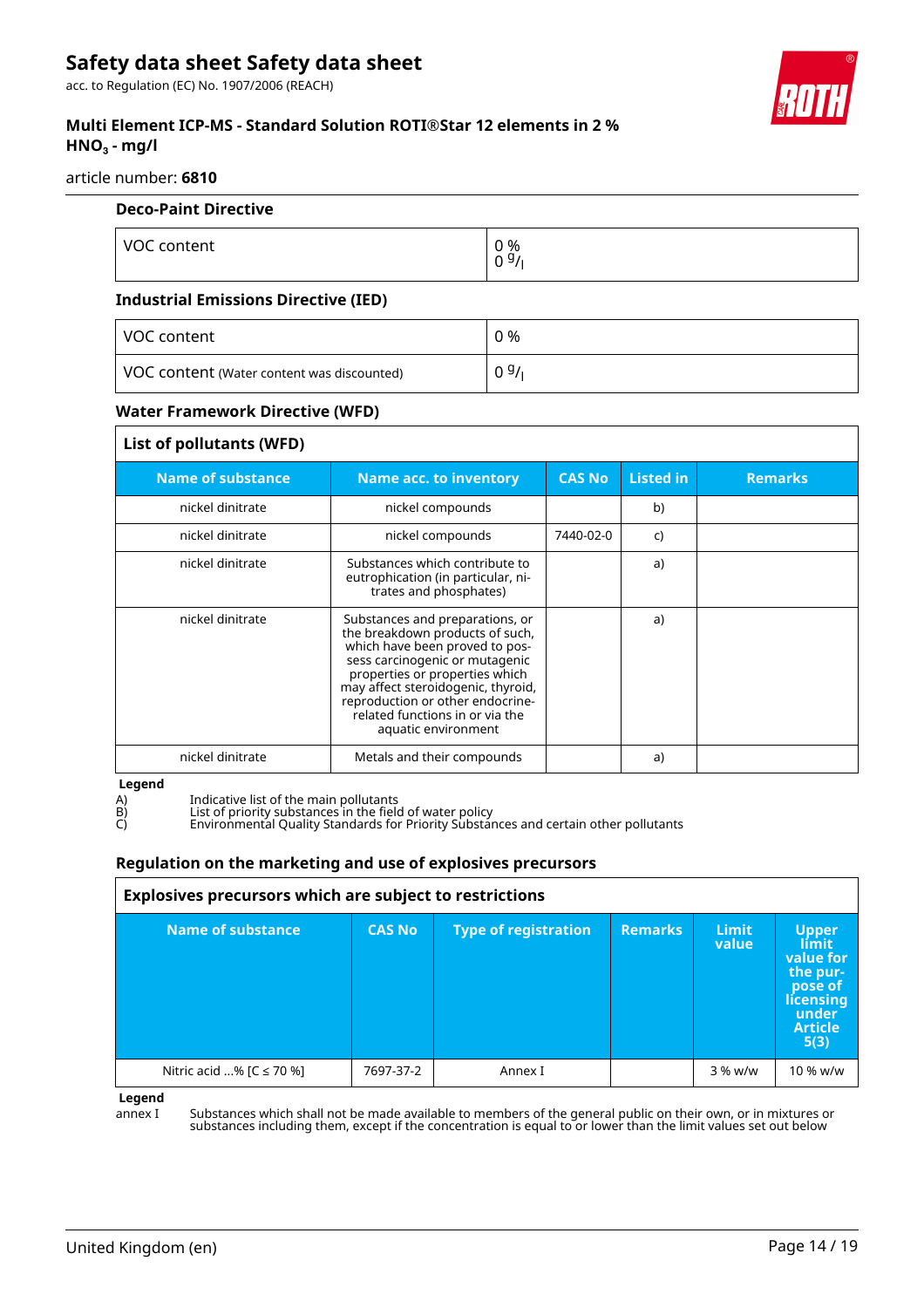acc. to Regulation (EC) No. 1907/2006 (REACH)



### **Multi Element ICP-MS - Standard Solution ROTI®Star 12 elements in 2 % HNO₃ - mg/l**

#### article number: **6810**

#### **Additional statements**

If the product is passed on to third parties, in accordance with Article 7 "Notification of the supply chain" of Regulation EU 2019/1148, the information obligation is subject to the entire supply chain and all other provisions mentioned in Article 7 on restricted and regulated raw materials.

#### **Regulation on drug precursors**

none of the ingredients are listed

#### **Regulation on substances that deplete the ozone layer (ODS)**

none of the ingredients are listed

#### **Regulation concerning the export and import of hazardous chemicals (PIC)**

chemicals subject to the international prior informed consent (PIC) procedure (the 'PIC procedure').

#### **Regulation on persistent organic pollutants (POP)**

none of the ingredients are listed

#### **National regulations(GB)**

#### **Restrictions according to GB REACH, Annex 17**

none of the ingredients are listed

| Dangerous substances with restrictions (GB REACH, Annex 17)                                                                       |                                                                                                          |               |    |  |  |  |
|-----------------------------------------------------------------------------------------------------------------------------------|----------------------------------------------------------------------------------------------------------|---------------|----|--|--|--|
| Name of substance                                                                                                                 | Name acc. to inventory                                                                                   | <b>CAS No</b> | No |  |  |  |
| <b>ICP-MS Multi-Element Standard Solution</b><br>(12 elements, concentration in mg/l)<br>ROTI®Star 12 elements in 2 % nitric acid | this product meets the criteria for classi-<br>fication in accordance with Regulation No<br>1272/2008/FC |               |    |  |  |  |

#### **Other information**

Directive 94/33/EC on the protection of young people at work. Observe employment restrictions under the Maternity Protection Directive (92/85/EEC) for expectant or nursing mothers.

#### **National inventories**

| <b>Country</b> | <b>Inventory</b> | <b>Status</b>                  |
|----------------|------------------|--------------------------------|
| AU             | AIIC             | all ingredients are listed     |
| CA             | <b>DSL</b>       | all ingredients are listed     |
| <b>CN</b>      | <b>IECSC</b>     | all ingredients are listed     |
| EU             | ECSI             | all ingredients are listed     |
| <b>EU</b>      | REACH Reg.       | not all ingredients are listed |
| JP             | <b>CSCL-ENCS</b> | not all ingredients are listed |
| KR             | KECI             | all ingredients are listed     |
| МX             | <b>INSQ</b>      | all ingredients are listed     |
| NZ             | NZIOC            | all ingredients are listed     |
| <b>PH</b>      | <b>PICCS</b>     | all ingredients are listed     |
| TR             | <b>CICR</b>      | not all ingredients are listed |
| <b>TW</b>      | <b>TCSI</b>      | all ingredients are listed     |
| US.            | <b>TSCA</b>      | all ingredients are listed     |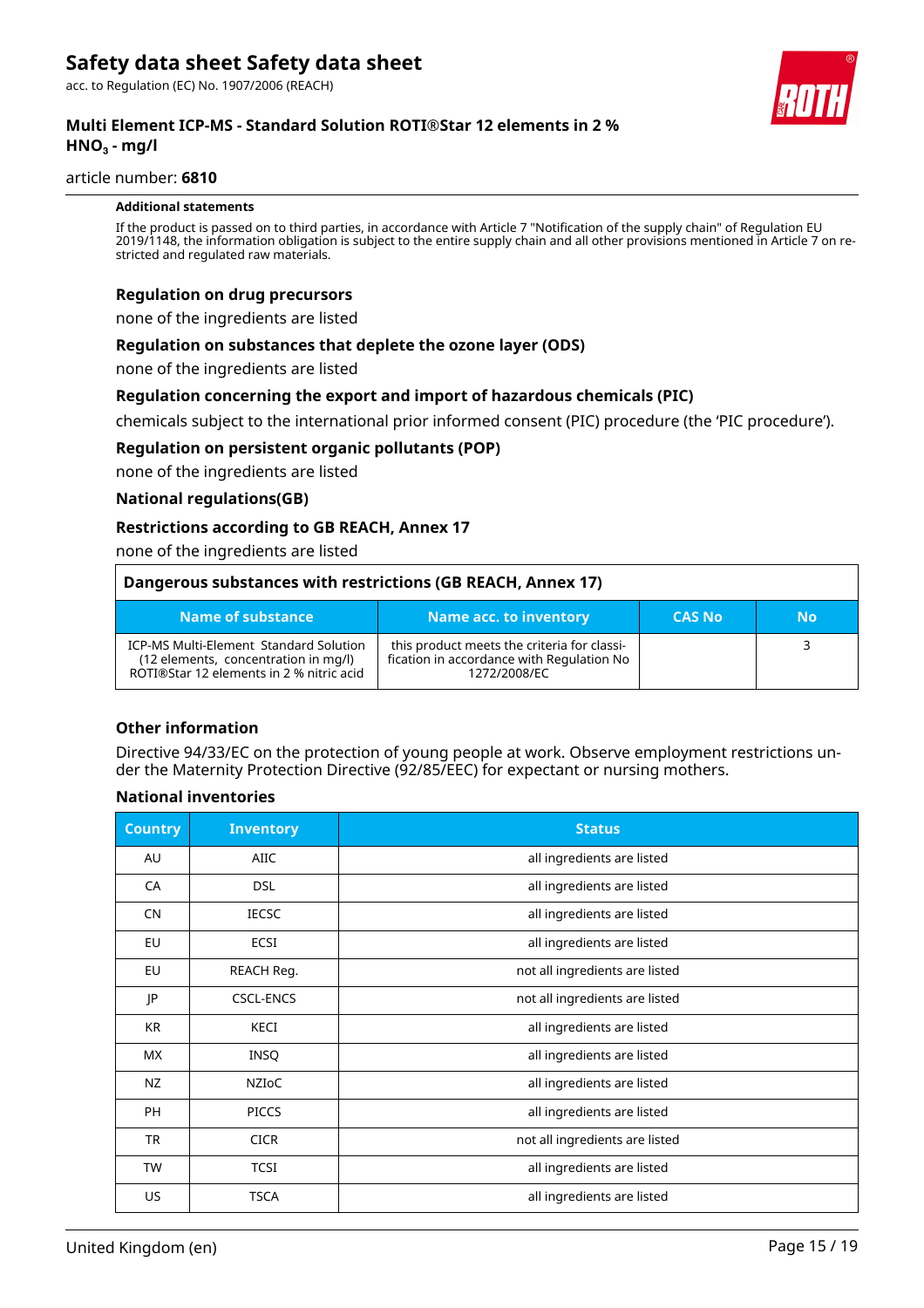acc. to Regulation (EC) No. 1907/2006 (REACH)

### **Multi Element ICP-MS - Standard Solution ROTI®Star 12 elements in 2 % HNO₃ - mg/l**

#### article number: **6810**

| Legend<br>AIIC<br><b>CICR</b><br><b>DSL</b><br>ECSI<br><b>IECSC</b><br><b>INSO</b><br>KECI<br>NZIoC<br><b>PICCS</b><br>TCSI<br><b>TSCA</b> | Australian Inventory of Industrial Chemicals<br>Chemical Inventory and Control Regulation<br>CSCL-ENCS List of Existing and New Chemical Substances (CSCL-ENCS)<br>Domestic Substances List (DSL)<br>EC Substance Inventory (EINECS, ELINCS, NLP)<br>Inventory of Existing Chemical Substances Produced or Imported in China<br>National Inventory of Chemical Substances<br>Korea Existing Chemicals Inventory<br>New Zealand Inventory of Chemicals<br>Philippine Inventory of Chemicals and Chemical Substances (PICCS)<br>REACH Reg. REACH registered substances<br>Taiwan Chemical Substance Inventory<br><b>Toxic Substance Control Act</b> |
|--------------------------------------------------------------------------------------------------------------------------------------------|---------------------------------------------------------------------------------------------------------------------------------------------------------------------------------------------------------------------------------------------------------------------------------------------------------------------------------------------------------------------------------------------------------------------------------------------------------------------------------------------------------------------------------------------------------------------------------------------------------------------------------------------------|
|--------------------------------------------------------------------------------------------------------------------------------------------|---------------------------------------------------------------------------------------------------------------------------------------------------------------------------------------------------------------------------------------------------------------------------------------------------------------------------------------------------------------------------------------------------------------------------------------------------------------------------------------------------------------------------------------------------------------------------------------------------------------------------------------------------|

#### **15.2 Chemical Safety Assessment**

Chemical safety assessments for substances in this mixture were not carried out.

# **SECTION 16: Other information**

### **Indication of changes (revised safety data sheet)**

Alignment to regulation: Restructuring: section 9, section 14

| <b>Section</b> | <b>Former entry (text/value)</b>                                                          | <b>Actual entry (text/value)</b>                                                                   | Safety-<br>relev-<br>ant |
|----------------|-------------------------------------------------------------------------------------------|----------------------------------------------------------------------------------------------------|--------------------------|
| 2.1            |                                                                                           | Classification acc. to GHS:<br>change in the listing (table)                                       | yes                      |
| 2.1            |                                                                                           | Supplemental hazard information:<br>change in the listing (table)                                  | yes                      |
| 2.2            |                                                                                           | Pictograms:<br>change in the listing (table)                                                       | yes                      |
| 2.2            |                                                                                           | Precautionary statements - prevention:<br>change in the listing (table)                            | yes                      |
| 2.2            | Precautionary statements - response                                                       |                                                                                                    | yes                      |
| 2.2            |                                                                                           | Precautionary statements - response:<br>change in the listing (table)                              | yes                      |
| 2.2            | Labelling of packages where the contents do<br>not exceed 125 ml:<br>Signal word: Warning |                                                                                                    | yes                      |
| 2.2            |                                                                                           | Labelling of packages where the contents do<br>not exceed 125 ml:<br>change in the listing (table) | yes                      |
| 2.2            |                                                                                           | Labelling of packages where the contents do<br>not exceed 125 ml:<br>change in the listing (table) | yes                      |
| 2.2            |                                                                                           | Labelling of packages where the contents do<br>not exceed 125 ml:<br>change in the listing (table) | yes                      |
| 2.2            |                                                                                           | Labelling of packages where the contents do<br>not exceed 125 ml:<br>change in the listing (table) | yes                      |
| 2.3            | Other hazards:<br>There is no additional information.                                     | Other hazards                                                                                      | yes                      |

United Kingdom (en) entitled Kingdom (en) and the entitled Kingdom (en) and the entitled Kingdom (en) and the e

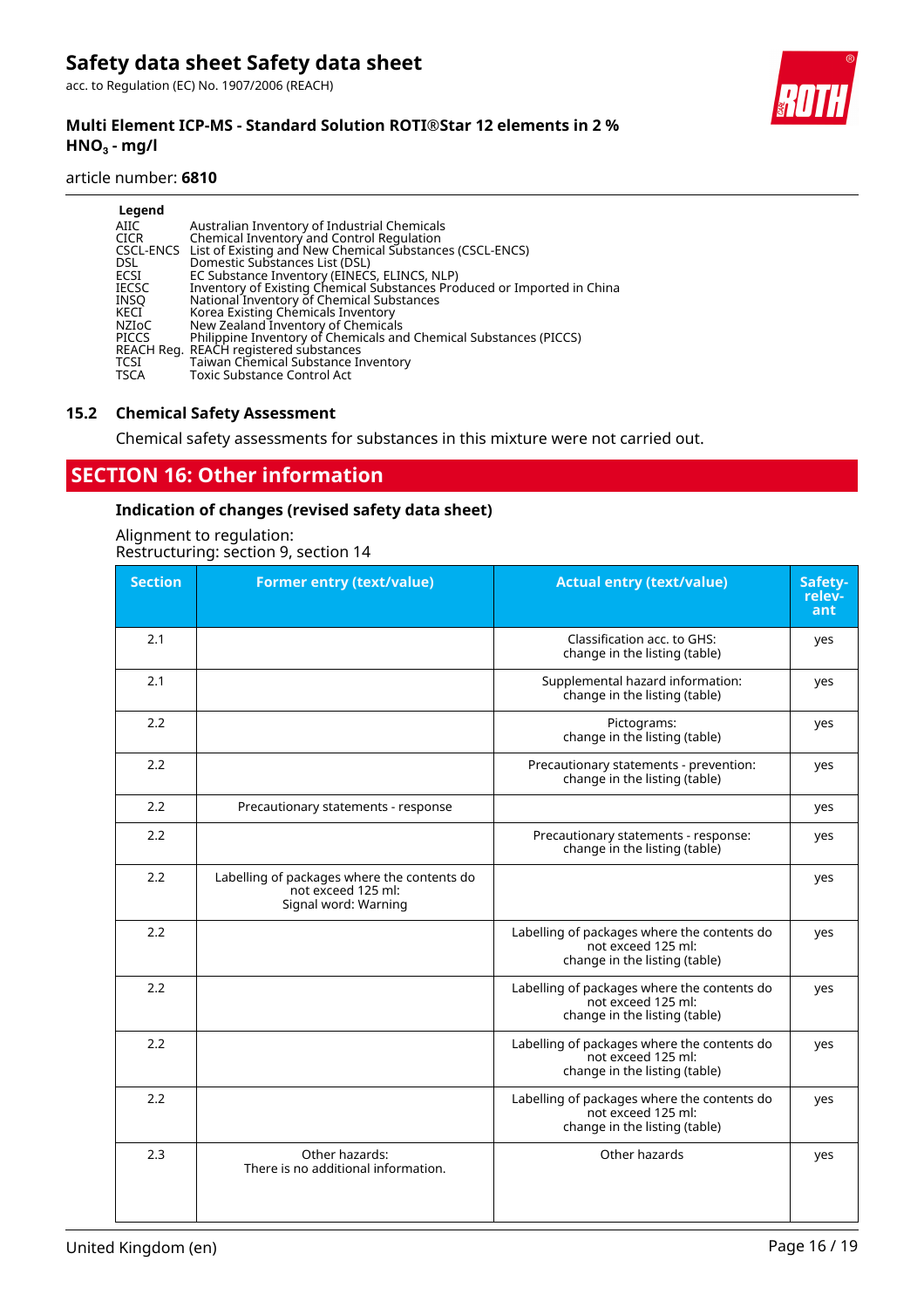acc. to Regulation (EC) No. 1907/2006 (REACH)



### **Multi Element ICP-MS - Standard Solution ROTI®Star 12 elements in 2 % HNO₃ - mg/l**

article number: **6810**

| <b>Section</b> | <b>Former entry (text/value)</b> | <b>Actual entry (text/value)</b>                                                                                                | Safety-<br>relev-<br>ant |
|----------------|----------------------------------|---------------------------------------------------------------------------------------------------------------------------------|--------------------------|
| 2.3            |                                  | Results of PBT and vPvB assessment:<br>This mixture does not contain any substances<br>that are assessed to be a PBT or a vPvB. | ves                      |

# **Abbreviations and acronyms**

| Abbr.           | <b>Descriptions of used abbreviations</b>                                                                                                                                                                                        |
|-----------------|----------------------------------------------------------------------------------------------------------------------------------------------------------------------------------------------------------------------------------|
| 2006/15/EC      | Commission Directive establishing a second list of indicative occupational exposure limit values in imple-<br>mentation of Council Directive 98/24/EC and amending Directives 91/322/EEC and 2000/39/EC                          |
| 2019/983/EU     | Directive of the European Parliament and of the Council amending Directive 2004/37/EC on the protec-<br>tion of workers from the risks related to exposure to carcinogens or mutagens at work                                    |
| 2022/431/EU     | Directive (EU) 2022/431 of the European Parliament and of the Council of 9 March 2022 amending Direct-<br>ive 2004/37/EC on the protection of workers from the risks related to exposure to carcinogens or muta-<br>gens at work |
| Acute Tox.      | Acute toxicity                                                                                                                                                                                                                   |
| <b>ADN</b>      | Accord européen relatif au transport international des marchandises dangereuses par voies de naviga-<br>tion intérieures (European Agreement concerning the International Carriage of Dangerous Goods by In-<br>land Waterways)  |
| <b>ADR</b>      | Accord relatif au transport international des marchandises dangereuses par route (Agreement concern-<br>ing the International Carriage of Dangerous Goods by Road)                                                               |
| Aquatic Acute   | Hazardous to the aquatic environment - acute hazard                                                                                                                                                                              |
| Aquatic Chronic | Hazardous to the aquatic environment - chronic hazard                                                                                                                                                                            |
| <b>ATE</b>      | <b>Acute Toxicity Estimate</b>                                                                                                                                                                                                   |
| Carc.           | Carcinogenicity                                                                                                                                                                                                                  |
| CAS             | Chemical Abstracts Service (service that maintains the most comprehensive list of chemical substances)                                                                                                                           |
| Ceiling-C       | Ceiling value                                                                                                                                                                                                                    |
| <b>CLWR</b>     | Control of Lead at Work Regulations                                                                                                                                                                                              |
| CLWR-NIR        | Control of Lead at Work Regulations (Northern Ireland)                                                                                                                                                                           |
| <b>DGR</b>      | Dangerous Goods Regulations (see IATA/DGR)                                                                                                                                                                                       |
| EC No           | The EC Inventory (EINECS, ELINCS and the NLP-list) is the source for the seven-digit EC number, an identi-<br>fier of substances commercially available within the EU (European Union)                                           |
| EH40/2005       | EH40/2005 Workplace exposure limits (http://www.nationalarchives.gov.uk/doc/open-government-li-<br>cence/)                                                                                                                       |
| <b>EINECS</b>   | European Inventory of Existing Commercial Chemical Substances                                                                                                                                                                    |
| <b>ELINCS</b>   | European List of Notified Chemical Substances                                                                                                                                                                                    |
| EmS             | <b>Emergency Schedule</b>                                                                                                                                                                                                        |
| Eye Dam.        | Seriously damaging to the eye                                                                                                                                                                                                    |
| Eye Irrit.      | Irritant to the eye                                                                                                                                                                                                              |
| <b>GB REACH</b> | The REACH etc. (Amendment etc.) (EU Exit) Regulations 2019, SI 2019/758 (as amended)                                                                                                                                             |
| GHS             | "Globally Harmonized System of Classification and Labelling of Chemicals" developed by the United Na-<br>tions                                                                                                                   |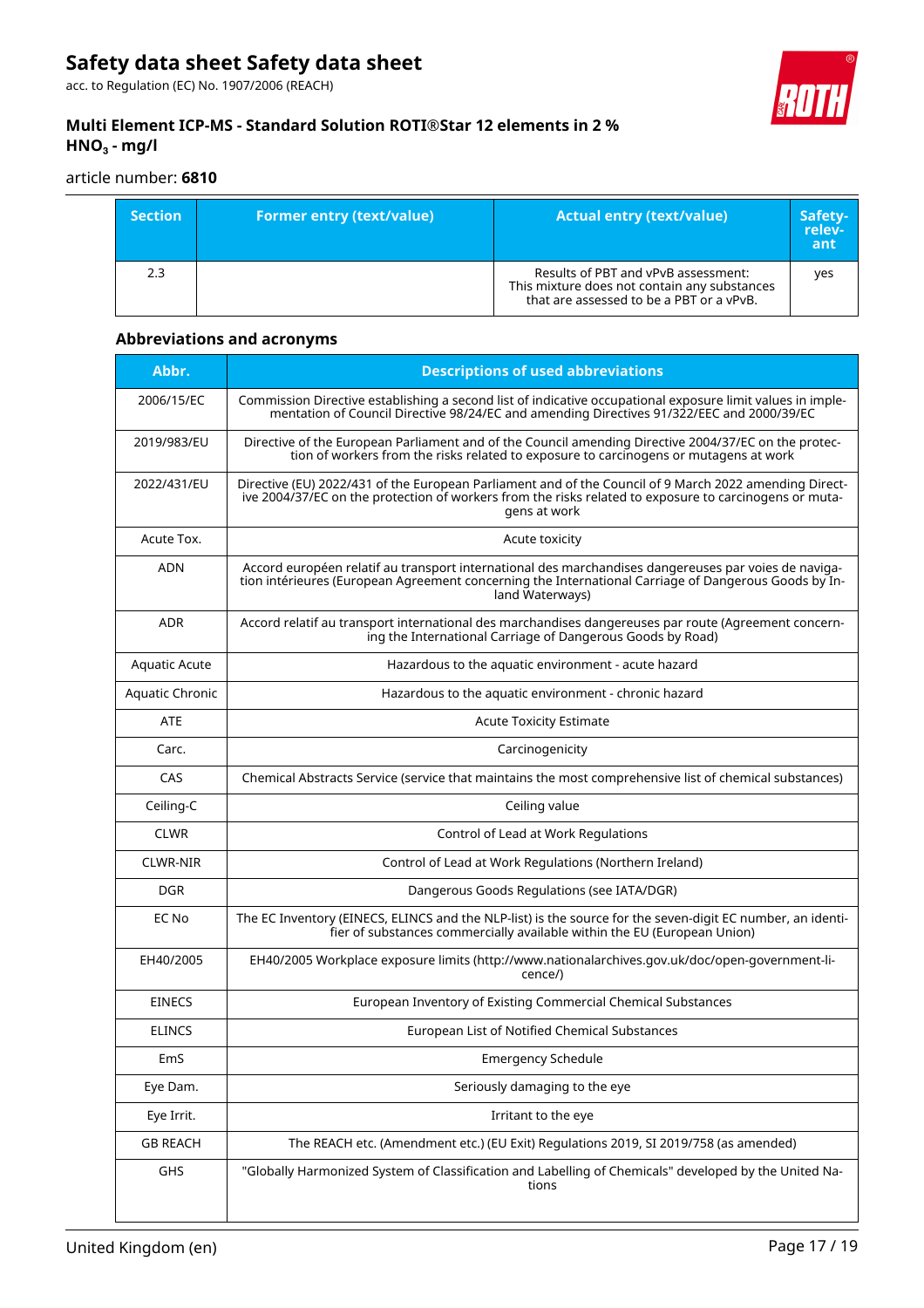acc. to Regulation (EC) No. 1907/2006 (REACH)



### **Multi Element ICP-MS - Standard Solution ROTI®Star 12 elements in 2 % HNO₃ - mg/l**

article number: **6810**

| Abbr.           | <b>Descriptions of used abbreviations</b>                                                                                                                                    |
|-----------------|------------------------------------------------------------------------------------------------------------------------------------------------------------------------------|
| <b>IATA</b>     | International Air Transport Association                                                                                                                                      |
| <b>IATA/DGR</b> | Dangerous Goods Regulations (DGR) for the air transport (IATA)                                                                                                               |
| <b>ICAO</b>     | <b>International Civil Aviation Organization</b>                                                                                                                             |
| ICAO-TI         | Technical instructions for the safe transport of dangerous goods by air                                                                                                      |
| <b>IMDG</b>     | <b>International Maritime Dangerous Goods Code</b>                                                                                                                           |
| IMDG-Code       | International Maritime Dangerous Goods Code                                                                                                                                  |
| <b>IOELV</b>    | Indicative occupational exposure limit value                                                                                                                                 |
| <b>LC50</b>     | Lethal Concentration 50%: the LC50 corresponds to the concentration of a tested substance causing 50 %<br>lethality during a specified time interval                         |
| LD50            | Lethal Dose 50 %: the LD50 corresponds to the dose of a tested substance causing 50 % lethality during a<br>specified time interval                                          |
| Met. Corr.      | Substance or mixture corrosive to metals                                                                                                                                     |
| Muta.           | Germ cell mutagenicity                                                                                                                                                       |
| <b>NLP</b>      | No-Longer Polymer                                                                                                                                                            |
| <b>OEL</b>      | Workplace exposure limit                                                                                                                                                     |
| Ox. Liq.        | Oxidising liquid                                                                                                                                                             |
| Ox. Sol.        | Oxidising solid                                                                                                                                                              |
| <b>PBT</b>      | Persistent, Bioaccumulative and Toxic                                                                                                                                        |
| ppm             | Parts per million                                                                                                                                                            |
| <b>REACH</b>    | Registration, Evaluation, Authorisation and Restriction of Chemicals                                                                                                         |
| Repr.           | Reproductive toxicity                                                                                                                                                        |
| Resp. Sens.     | Respiratory sensitisation                                                                                                                                                    |
| <b>RID</b>      | Règlement concernant le transport International ferroviaire des marchandises Dangereuses (Regula-<br>tions concerning the International carriage of Dangerous goods by Rail) |
| Skin Corr.      | Corrosive to skin                                                                                                                                                            |
| Skin Irrit.     | Irritant to skin                                                                                                                                                             |
| Skin Sens.      | Skin sensitisation                                                                                                                                                           |
| <b>STEL</b>     | Short-term exposure limit                                                                                                                                                    |
| <b>STOT RE</b>  | Specific target organ toxicity - repeated exposure                                                                                                                           |
| <b>TWA</b>      | Time-weighted average                                                                                                                                                        |
| VOC             | Volatile Organic Compounds                                                                                                                                                   |
| vPvB            | Very Persistent and very Bioaccumulative                                                                                                                                     |
| WEL             | Workplace exposure limit                                                                                                                                                     |

#### **Key literature references and sources for data**

Agreement concerning the International Carriage of Dangerous Goods by Road (ADR). Regulations concerning the International Carriage of Dangerous Goods by Rail (RID). International Maritime Dangerous Goods Code (IMDG). Dangerous Goods Regulations (DGR) for the air transport (IATA).